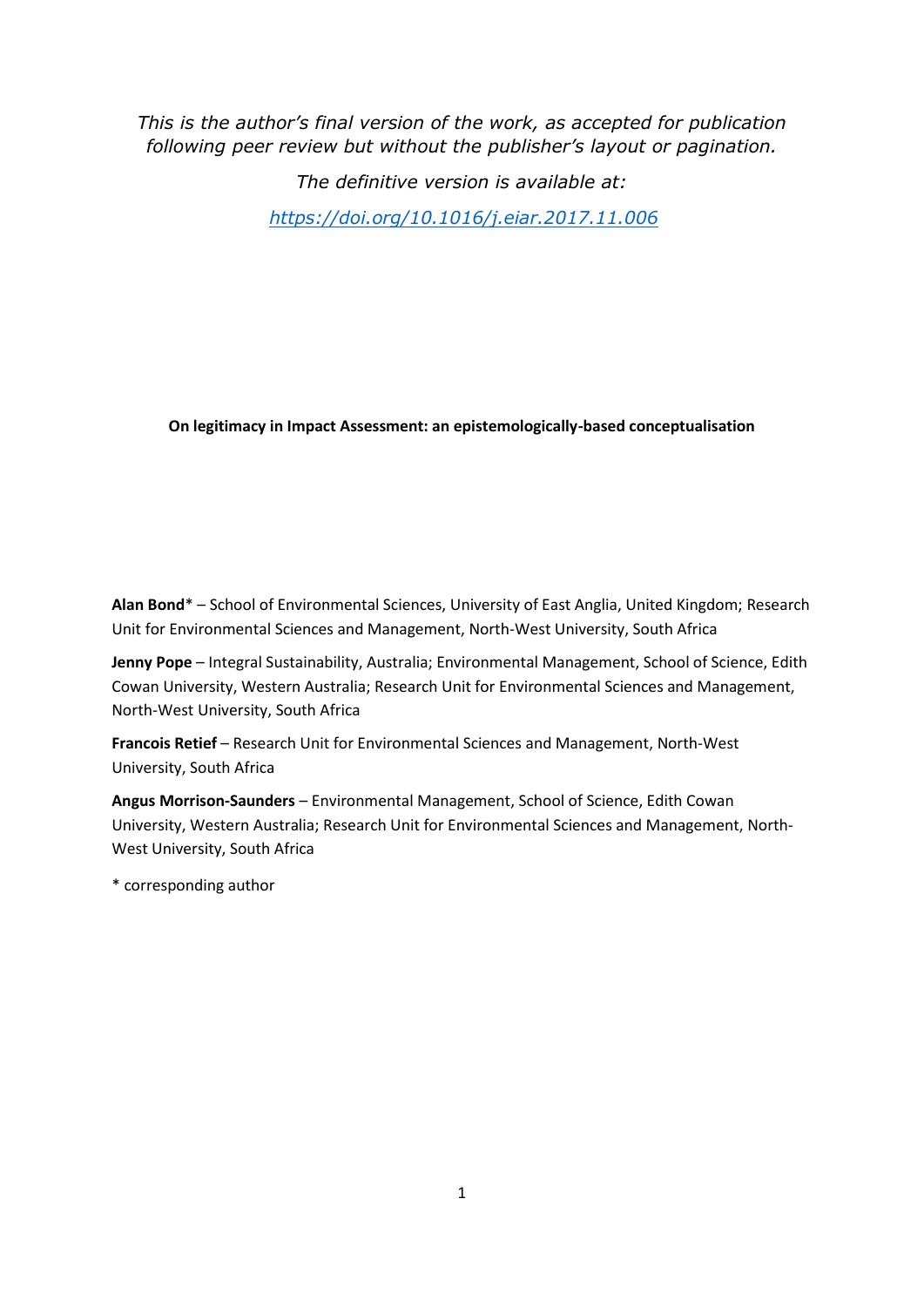## **Abstract**

Impact assessment (IA) is carried out as an *ex ante* process to inform decision-making. It includes requirements for engagement with stakeholders (including the public) regarding actions proposed by a proponent. A key issue with the various stakeholders involved is the perceived legitimacy of the IA, which can have implications both for the reputation of the proponent, and the likelihood of conflict over the decision. But the understanding of legitimacy in the IA literature has changed over time in line with an ontological shift from positivism (that scientifically generated information leads to better informed decisions) to the post-positivist acknowledgement of the limitations of scientific method whereby assumptions must be subject to transparency, deliberation and openness. This has led to an epistemological shift towards greater subjectivism which, we suggest, has created new opportunities (which have been realised in political decision-making) to subvert knowledge through the increased use of the Internet and social media. To address the potential for such subversion of legitimacy, we seek to conceptualise legitimacy in the IA context through framing IA around a critical realist ontology and a reliabilist virtue epistemology. This allows us to identify 'knowledge legitimacy' as an equally important component of IA legitimacy along with organisational legitimacy. We conceptualise knowledge legitimacy through literature review drawing on rich understandings of knowledge from IA and other fields of research in order to develop a four-dimensional typology. This includes the dimensions of: knowledge accuracy; knowledge restriction; knowledge diffusion; and knowledge spectrum. This is the first theoretically grounded attempt to understand legitimacy in IA. It is hoped that it will provoke discussion in the IA community to further advance theoretical understandings of IA and legitimacy of practice.

## **Keywords**

Knowledge; theory; reliabilist virtue epistemology; critical realist ontology; legitimacy; conceptualisation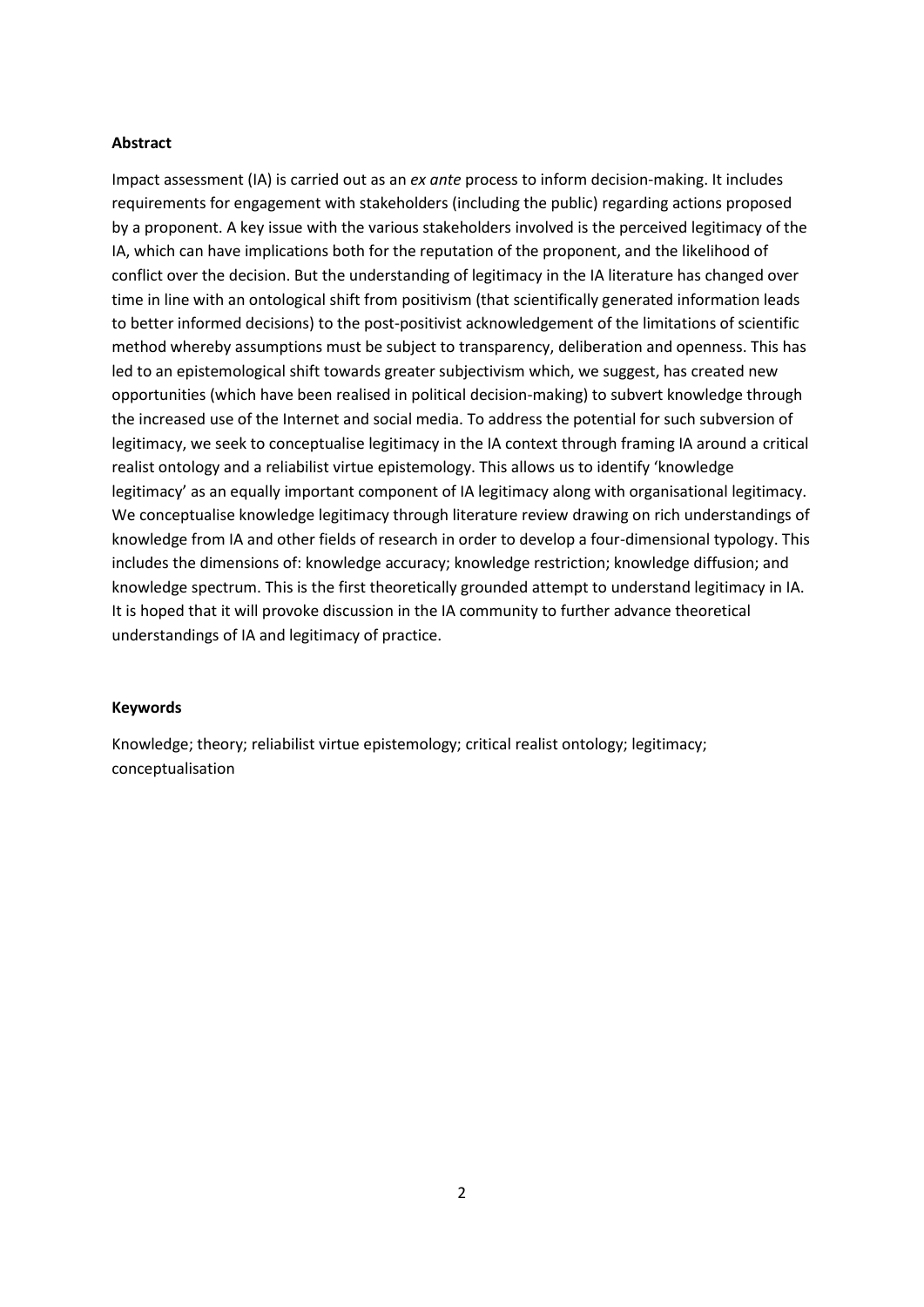#### **1. Introduction**

The legitimacy of IA processes is a key consideration when examining the potential for conflict, or the management of risk from a developer's perspective, for example when hoping to gain a 'social license to operate' (Jijelava and Vanclay, 2017). The legitimacy of an IA process has been defined recently as "*one which all stakeholders agree is fair and which delivers an acceptable outcome for all parties*" (Bond *et al.*, 2016, p.188). This reflects a more modern view in the academic literature of the evolution of IA from a process which focussed on the provision of objective and scientificallyderived evidence for rational decision-making, to a process with increasing levels of public participation (Salomons and Hoberg, 2014) which is more frequently evaluated "*against the expectations of deliberative democracy or collaborative participation*" (Morgan, 2012, p.10). While a realisation of IA along these lines was foreshadowed in early reflections on theory and practice (e.g. O'Riordan and Sewell, 1981), especially in well-developed democracies, this contemporary view in the academic literature reflects an evolution from the roots of EIA (Environmental Impact Assessment) which, as Glasson *et al.* (2012, p.20) put it, had "*origins in a climate of a rational approach to decision-making in the USA in the 1960s … the focus was on the systematic process, objectivity*" and "*it is now realistic to place the current evolution of EIA somewhere between the rational and behavioural approaches – reflecting elements of both*"*.* This in turn mirrors what Healey (1993) termed the communicative turn in planning (a transition that also occurred in policy theory, see for example, Fischer and Forester, 1993; Hajer and Wagenaar, 2003). This stressed the need to move away from decisions being made based on the rationality of the elite (in the context of IA this means accepting the worldview of scientific experts and not of other stakeholders, including members of the public) and being based additionally on broader dialogue to engage additional knowledge. Such arguments are based on the work of Habermas (see Palerm, 2000, for example).

However, whilst this evolution in IA has seemingly resolved legitimacy issues associated with the rationality of the elite, we propose that the shift has created new problems. The acknowledgement of the validity of plural claims for knowledge legitimacy lose sight of the decision context in which IA sits and potentially accommodate false claims and untruths, thereby undermining the validity of decision-making. We argue that this stems from a lack of epistemological consideration in IA practice, which means that what constitutes legitimate knowledge is not clarified. We further suggest that the increasing use of Information and Communication Technology (ICT) exacerbates the potential for legitimacy issues.

Our aim in this paper is therefore to develop a conceptualisation of knowledge legitimacy to fill a current gap in understanding within IA theory and practice. This necessarily involves us adopting a particular ontological and epistemological position which we acknowledge can easily be contested by others. Nevertheless our conceptualisation serves to illustrate that there are legitimacy consequences of ignoring theoretical reflection and positioning of IA. To achieve our aim we begin, in section 2, by briefly setting the context in terms of the evolution of IA theory and the implications for understandings of IA legitimacy. We also present evidence that the increasing use of ICT is already having legitimacy consequences. In section 3 we introduce ontology and epistemology in general and specifically with respect to IA. This section explains why it is important to take an epistemological position in particular with respect to legitimacy, and introduces our theoretical positioning of IA. Section 4 then sets out our method for deriving a conceptualisation of knowledge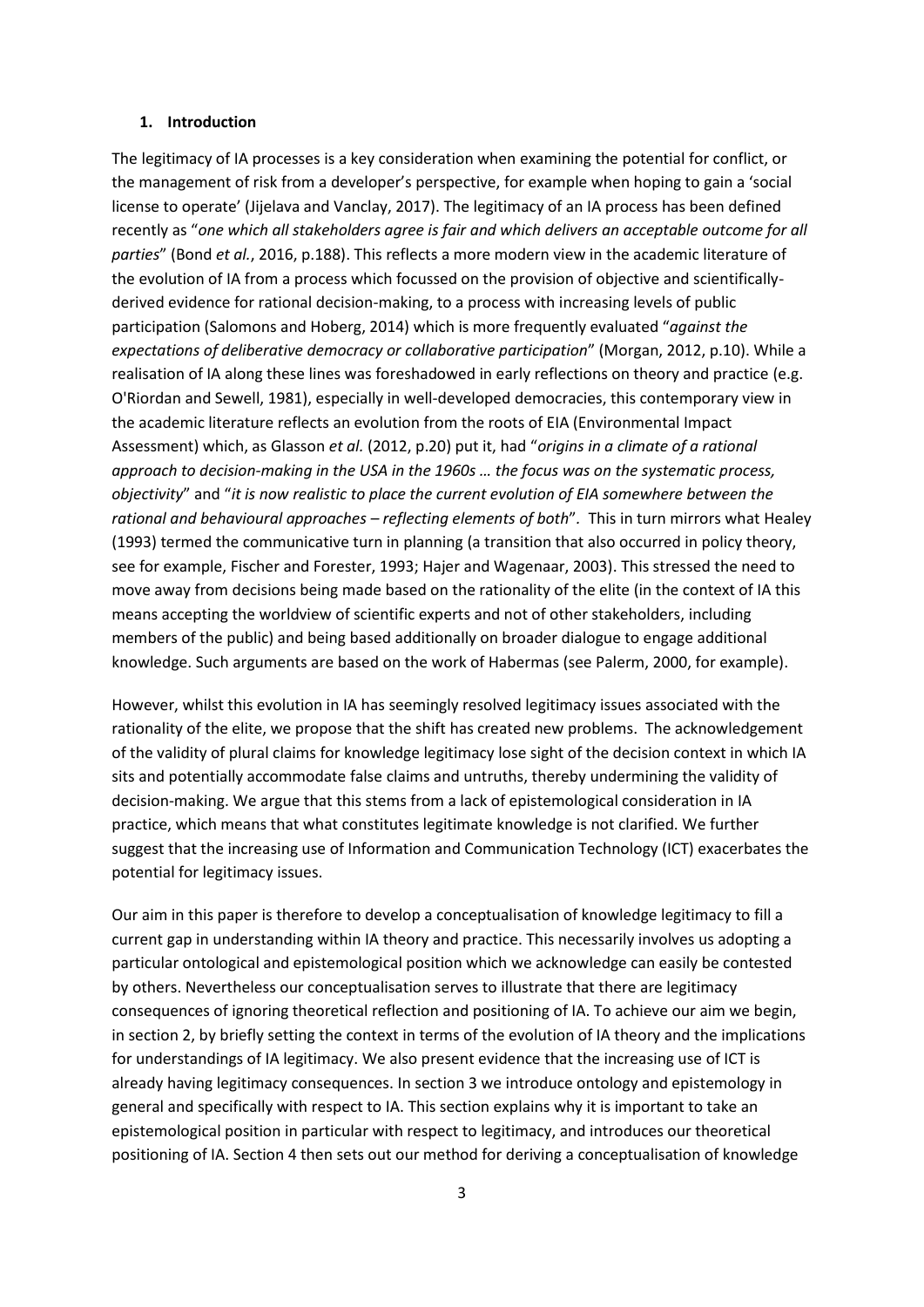legitimacy. In Section 5 we explain the conceptualisation, introducing four different dimensions of knowledge legitimacy in IA. Conclusions are presented in section 6.

## **2. The evolution of IA theory and links to legitimacy**

Legitimacy is usually associated with the activities of an organisation or institution, and much of the available literature discusses legitimacy in this context. Here we focus in the main on studies concerning legitimacy in environment-related decision-making. Cashmore and Wejs (2014, p.204), for example, conceptualise institutional legitimacy to include regulative, normative and cultural cognitive categories. We consider that these are analogous to the organisational legitimacy forms identified by Suchman (1995) of pragmatic, moral and cognitive. The basis for these is, respectively, legally sanctioned (regulative); morally governed (normative); and comprehensible, recognizable and culturally supported (cultural cognitive), which incorporates expectations for transparency, accountability and participation (Cashmore and Wejs, 2014). Different forms of organisational legitimacy have also been identified by Demuijnck and Fasterling (2016), whilst (Gross, 2007) has demonstrated empirically that legitimacy is affected both by the values and attitudes of stakeholders and by their perceptions of the fairness of the decision process, and therefore includes normative elements. Further complexity is introduced by Owens *et al.* (2004) who find that legitimacy is compromised by contested judgments or frames; indeed, legitimacy is especially an issue in conflict situations (Karjalainen and Järvikoski, 2010). So it is clear that legitimacy is complex, and Suchman (1995) highlights the considerable diversity of types of legitimacy that have been identified in the literature beyond organisational legitimacy.

For IA specifically, the literature does not contain a conceptualisation of legitimacy. There is some discussion of 'process legitimacy' which appear to tally with the cultural cognitive forms of organisational and institutional legitimacy. We argue here that IA legitimacy is typically (implicitly) understood as being equivalent to the cultural cognitive legitimacy expectations of transparency, accountability and participation. Others forms of organisational legitimacy may be associated with those conducting, and financing, the IAs. Thus, for the purposes of this paper we consider that organisational legitimacy as described here is relevant to IA and captures the understanding that relates to how the process is conducted.

There is a known link between epistemology (the study of knowledge) and legitimacy (Mizrachi, 2002) which we believe calls into question the extent to which prevailing understandings of legitimacy fully encompass epistemological considerations. This is important because if understanding of legitimacy is incomplete within the IA community, then even what are considered to be best practice IA processes could still face challenges of legitimacy. Consequently, in this paper we place epistemology centrally in defining the legitimacy of IA. In so doing we aim to redefine legitimacy to not only accommodate the expectations of deliberative democracy (encompassed within understandings of organisational legitimacy), but also the shortcomings in the way knowledge is understood to be valid that enhancements in stakeholder participation alone cannot resolve. To simplify the explanation, we define here two different types of legitimacy as having relevance to IA:

 *organisational legitimacy* as already understood in the literature (for example, Suchman, 1995; Cashmore and Wejs, 2014), with a particular focus on the cognitive legitimacy expectations for openness (accommodating deliberation) and transparency; and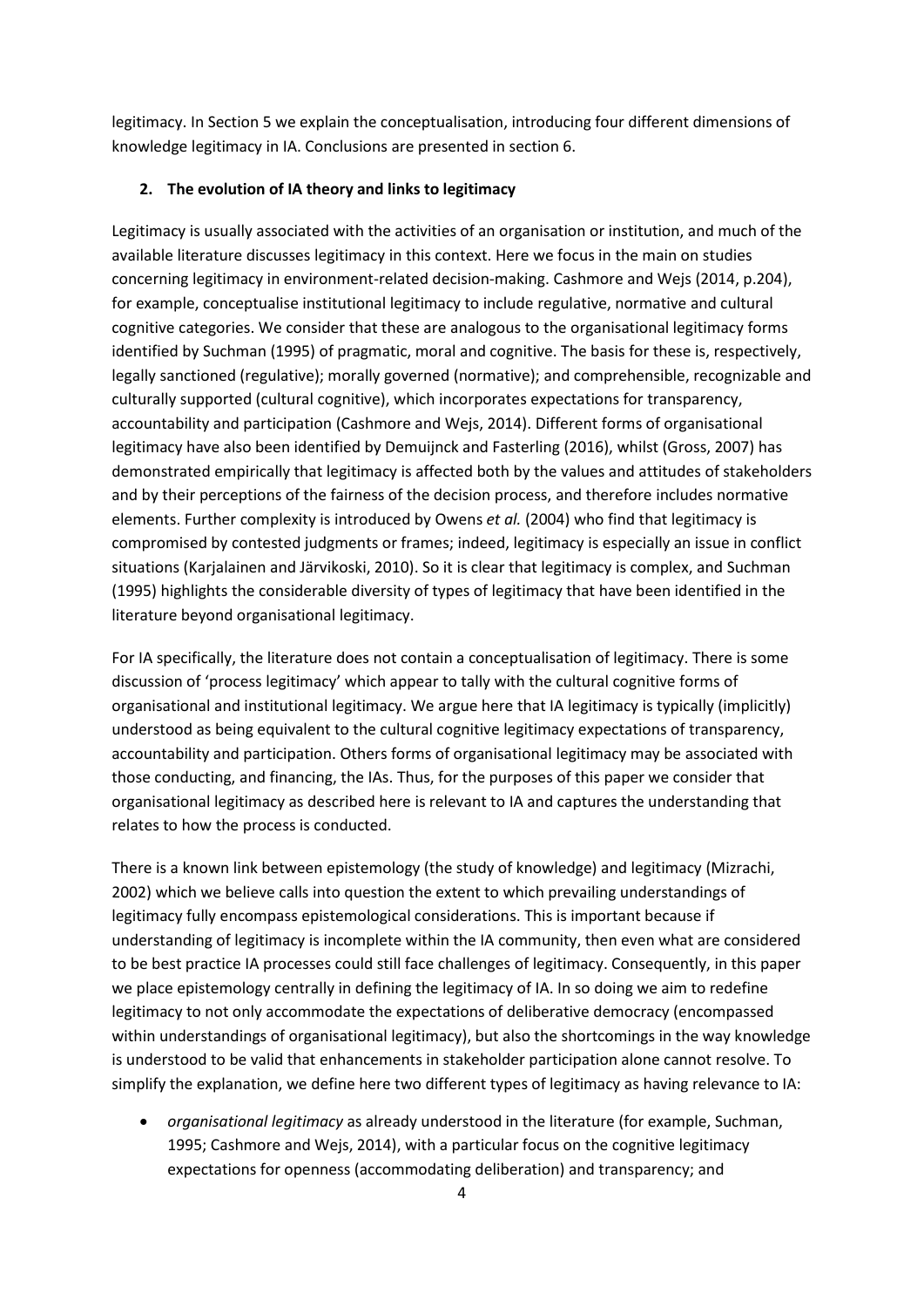*knowledge legitimacy*, which we define as an epistemologically-based understanding that places knowledge centrally.

Thus IA legitimacy requires both organisational legitimacy and knowledge legitimacy. Our focus in this paper is to conceptualise knowledge legitimacy only to complement the existing literature on organisational legitimacy. Thus, we argue that IA, at least as described in academic literature, has transitioned to a process that is currently biased towards the delivery of organisational legitimacy.

The assumption that evidence is reliable is challenged by modern ICT. Almost universal access to the Internet and social media has subverted decision processes as recent high profile political events have demonstrated in which the validity of the arguments made has been highly questionable. For example, the referendum vote that will lead to the United Kingdom leaving the European Union ('Brexit') was characterised by a campaign by those in favour of leaving the European Union that was focussed on making emotional connections with people – which does not rely on accurate facts underpinning knowledge – such that many of the claims made by the 'Leave' camp were subsequently admitted to be false, after the referendum (Viner, 2016). This process was repeated in the US Presidential election campaign in 2016/7 leading to increasing media interest in 'fake news', that is, news which is not true but helps to meet someone's political ambitions (Hunt, 2016; Carson, 2017). And despite the unparalleled access to objective evidence that supports knowledge, Internet users experience knowledge which reflects their existing views and biases. This occurs through the restricted nature of discussion on the social media they interact with (i.e. with like-minded individuals), and through filter engines providing attenuated sources for users; a phenomenon known as the 'filter bubble' (Pariser, 2011). Anyone has the potential to influence populations through the Internet (see example of Christina Chan in Hong Kong described in Sinclair *et al.*, 2017, p. 150); and anyone can interpret, or introduce apparent 'facts' or 'evidence'. The Internet has created new spaces for knowledge to be manipulated and we argue that this has created the need to reconsider understandings of legitimacy in IA by the community of practitioners, moving away from a major focus on process and rebalancing it with a complementary focus on knowledge.

This research is timely because information is communicated in a different way than in the past; with Hanna *et al.* (2016) highlighting the role ICT now plays in changing the form of protest related to unwelcome project interventions. Publishing fake news prior to the Internet was "*nearly impossible*" (Carson, 2017), but now is open to everyone. The advent of social media has created opportunities and problems that were unknown when IA was first imagined, developed and practiced. Considerations of the implications of megatrends affecting the global socio-ecological system "*show that in future further development in communication technology, increased interconnectedness and rapid urbanization can be expected and collectively these have important implications for communication and participation in EA*" (Retief *et al.*, 2016, p.57). In short, access to information and media is unparalleled in the history of human kind, will probably continue to increase, and we suggest that this will require continual re-evaluation of what this means for knowledge generation and legitimacy in the context of IA.

#### **3. Understanding ontology and epistemology and their relevance to IA legitimacy**

Ontologies set out the concepts and assumptions that underpin any theories. Ontology is closely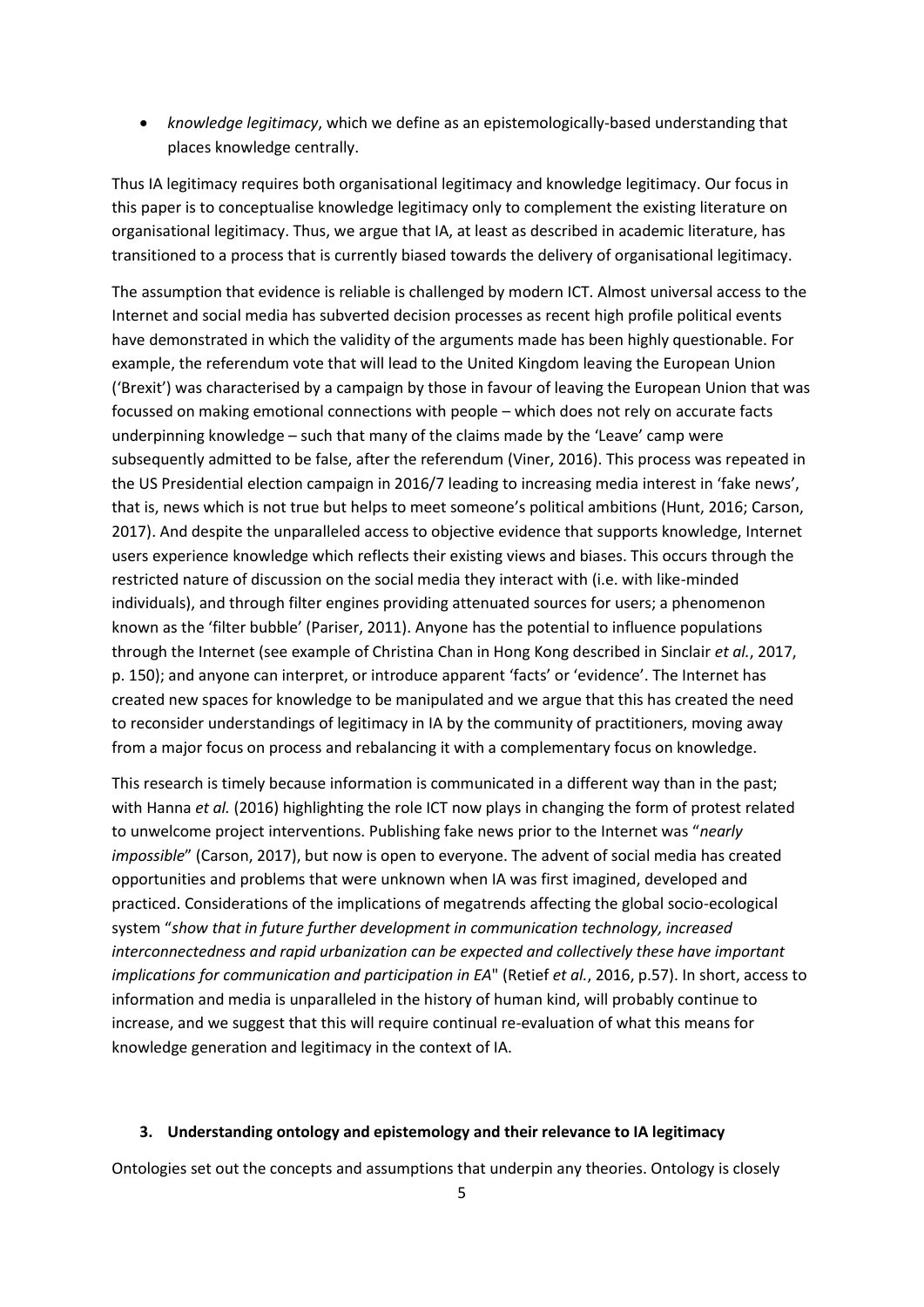aligned with the term 'theoretical perspectives' and can be understood and misunderstood in different ways (Crotty, 1998). Moon and Blackman (2014, p.1169) explain ontology as a position on "*what exists in the human world that we can acquire knowledge about?*", and they illustrate a range of ontologies on a spectrum from naïve realism (which assumes there is one reality that exists independently of the experiences and views of people) through to relativism (which assumes that reality exists in the mind and there are therefore many valid realities).

Epistemology "*is concerned with all aspects of the validity, scope, and methods of acquiring knowledge, such as, with what constitutes a knowledge claim; how knowledge can be produced or acquired; and how the extent of its applicability can be determined*" (Moon and Blackman, 2014, p.1171). Moon and Blackman (2014) provide a spectrum of epistemologies ranging from objectivism (where reality exists in objects independently of the subject) through to subjectivism (where reality is what is perceived by the viewer, i.e. human minds). Constructionism lies centrally in this spectrum recognising there is interplay between objects and subjects in determining meaning. In decisionmaking contexts this is critical given that it is the knowledge of the decision makers that is brought to bear in their decision. Likewise the knowledge of stakeholders is brought to bear in their considerations of the legitimacy of the IA. Where IA is involved, the rationale is that evidence is brought to bear (to the decision maker via the IA) which influences that knowledge; this process is equivalent to 'instrumental learning' in IA, which has been identified by a number of authors (for example, Sinclair *et al.*, 2008; Jha-Thakur *et al.*, 2009).

Thus an ontological position for IA is a conceptualisation of how IA works, and an epistemological position sets out what counts as valid knowledge. As such, epistemological considerations are key to understanding legitimacy given that decisions are presumed to be made based on knowledge.

## 3.1 Ontology

Ontologies are rarely explicitly mentioned in the IA literature. Nevertheless it is clear that the roots of IA are embedded in a positivist philosophy which it is argued "*still dominates institutionalized EIA in many countries*" (Morgan, 2012, p.8), whereby facts and value judgements are distinguished (and values dismissed). This reflects a naïve realism ontology, at least within the IA process itself and before decision-makers become involved. More recently there has been a move towards what Owens *et al.* (2004) call post-positivist theories, acknowledging that values are important and not everything can be measured precisely and analysed statistically. Post-positivist ontologies (or theoretical perspectives) argued to have relevance for IA include critical realism (as espoused by Haigh *et al.* (2012) for Health Impact Assessment, HIA), and constructivism (proposed by Sheate (2012) and Jalava *et al.* (2013) for EIA) to reflect the realities of decision makers constructing their own realities based on their perceptions. These post-positivist ontologies call for "*more transparent, deliberative, and inclusive processes for informing policy and decisions*" (Owens *et al.*, 2004, p.1944). Post-positivist ontologies demand increased emphasis on procedural fairness, justice and transparency as the basis for understanding IA legitimacy; recognising values are important encourages public participation as a means of obtaining the different values. This ontological shift that exists in the academic literature therefore underpins the current understanding of organisational legitimacy in which the emphasis is very much on the way the IA is conducted and the range of evidence considered.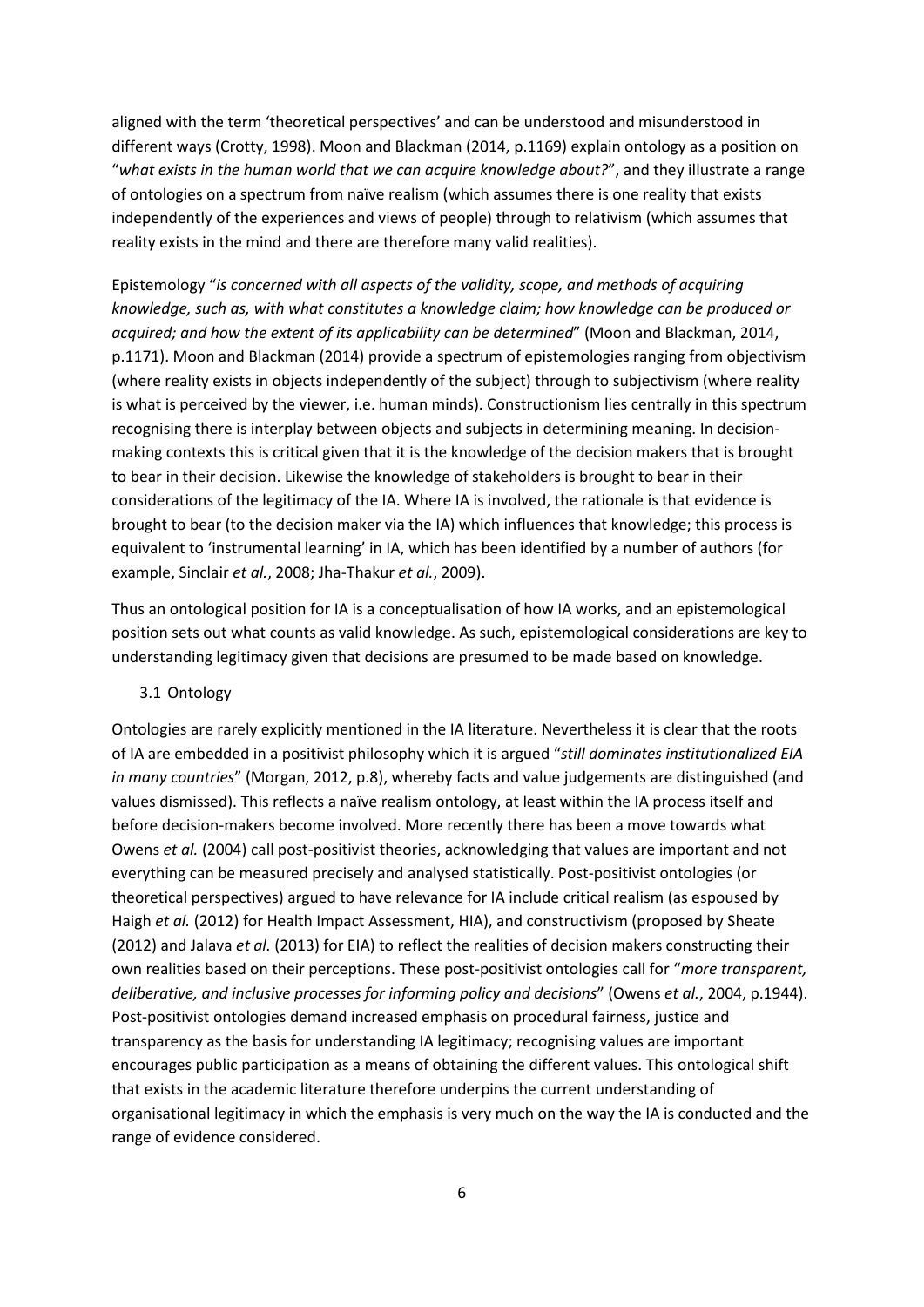Haigh *et al.* (2012) stand out in the IA literature in adopting a particular theoretical position; arguing that 'critical realism' is an appropriate ontology for HIA. Critical realism accepts the validity of science and social science (and therefore both positivism and constructivism) in explaining observations of the world. We agree with Haigh *et al.* (2012) that critical realism is an appropriate ontological position for IA as it recognises the validity of quantitative and qualitative data, thereby accommodating more subjective elements of impact predictions, values and views as well as objective evidence.

## 3.2 Epistemology

Prior to 1963, it was generally believed that propositional knowledge (a form of knowledge well suited for use in IA, being based on facts and true propositions) is epistemically justified true belief. Basically this means it can be rationally considered to be correct and so is believed. So evidence (E) provides the justification for the true belief, or knowledge (K). This is sometimes written as an equation: E = K. Then in 1963 Edmund Gettier published a paper (Gettier, 1963) calling this position into question through the advancement of scenarios whereby deductions produced an understanding rather by accident, which were believed to be true based on some false assumptions (Pritchard, 2006; Lemos, 2007). In addition, tacit knowledge, as explained by Polanyi (1966), includes knowledge that the subject cannot articulate and which therefore does not fit the definition of justification for true belief.

Basically, if someone achieves some knowledge by luck, or possess knowledge they don't know they have, it doesn't count as 'knowledge' according to this argument as it is not justified true belief, as knowledge should be considered as a form of cognitive achievement (Pritchard, 2006). As a result, and to overcome the 'Gettier problem', reliabilism developed as an epistemological position which stipulates that knowledge must be true belief that is gained in a reliable way, that is, using a method which can be trusted to deliver the truth. This brings in the notion of epistemic virtue, which is a character trait akin to conscientiousness that makes someone a good investigator. Taken together, reliabilism and epistemic virtue lead to a reliabilist virtue epistemology (Pritchard, 2005). Reliabilism acknowledges the validity of objectivism and subjectivism as epistemological positions.

Reliabilist virtue epistemology is not universally accepted, and we will present the key arguments of the detractors here along with our justification for accepting this epistemological position. Stone (2015, p.474) writes that "*some knowledge is without virtue, therefore knowledge cannot be identified with virtuous true belief. Reliabilist virtue epistemology is mistaken*". The lack of virtue referenced in this argument refer to 'false beliefs' (Rizzieri, 2011), or 'knowledge from falsehood' (Arnold, 2013) being introduced into the evidence base, such that knowledge is not based on truth; i.e. akin to 'fake news'. Nevertheless, we do not consider that this invalidates our epistemological position; rather the notion of virtue needs refining with a better understanding of the evidence base and associated knowledge. That is: how does a practitioner know how to act virtuously in the context of knowledge acquisition, where the possibility of knowledge from falsehood and false beliefs exists? In conceptualising knowledge legitimacy in this paper we endeavour to understand what constitutes reliable knowledge so that epistemic virtue delivers reliability.

Literature relating IA to epistemological positions is almost as rare as literature dealing with ontology; Haigh *et al.* (2012) find a few more studies in the HIA field that at least mention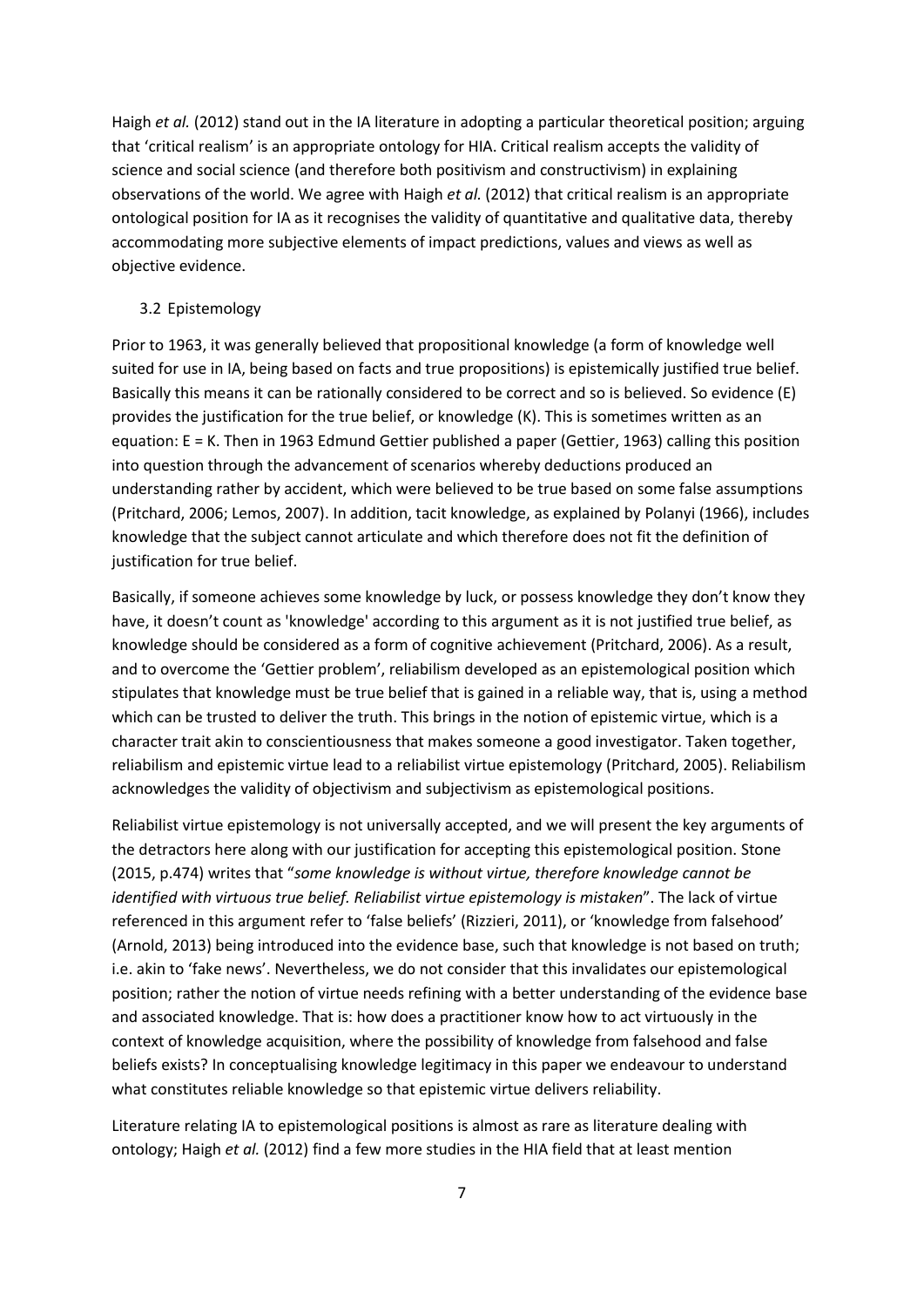epistemology. They favour a relativist epistemology which is concerned with "*the practical adequacy of that knowledge, rather than claims to truth*" (Haigh *et al.*, 2012, p.70). Herein, we believe, lies a problem. Accepting that knowledge is useable providing it is adequate, but not necessarily truthful, has repercussions in the modern age where Information and Communication Technology (the Internet in particular) makes access to knowledge almost universal. We argue in this paper that the advent of 'fake news' and the 'filter bubble' illustrate new ways in which the knowledge possessed by IA stakeholders can be subverted, actively or passively, and which presents a real threat to the legitimacy of tools like IA which inform political decision-making. Epistemologically positioning IA as essential to understanding knowledge legitimacy alongside organisational legitimacy ties in with an understanding that there is a strong relationship between epistemology and legitimacy (Mizrachi, 2002), and this may help to explain why knowledge is clearly regarded as being an important component of an effective IA system (Bond *et al.*, 2017).

#### **4. Methods**

In order to achieve our aim of conceptualising knowledge legitimacy in IA we take a stepwise, literature-based approach. To draw boundaries around the conceptualisation we restrict it to what we define as key issues related to knowledge legitimacy in IA that we can find evidence for in the literature. We use these to constrain the derivation of dimensions that underpin our conceptualisation. That is, our conceptualisation comprises dimensions which together incorporate all the issues we can find related to the legitimacy of knowledge in IA.

Our literature review uses the Scopus database as this includes, at the time of writing, more than 22,800 journals, including all those with a main focus on impact assessment, and more than 150,000 text books. It has been favourably compared with Web of Science in terms of volume of journals and articles covered, both of which are suggested to bias natural sciences relative to social sciences (Mongeon and Paul-Hus, 2016). As with all searches, the database restricts the results made available. These were constrained to the English language and also to academic sources. Search terms included combinations of "bias"; "impact statement"; "impact report"; "environmental statement"; "environmental report"; "power"; "knowledge"; "environmental impact assessment"; "ignorance"; "impact assessment"; "uncertainty"; and "ambiguity". Terms such as 'fake news' and 'filter bubble' were considered too new to warrant searching in the context of IA. However, since the inspiration for the research was based on press coverage of these new phenomena, a variety of newspaper sources were identified through Google searches on these terms, along with a Scopus database search for literature containing the key words. Our literature review was iterative; as we progressed it became clear that additional search terms were required in order to more fully capture relevant literature (that is the terms listed above and below evolved over time).

Once these knowledge legitimacy issues are identified, we follow the approach of Pope *et al.* (2017) in developing a conceptualisation structured around dimensions. We thus undertook a further literature review following Pope *et al.* (2004) and Pope *et al.* (2017) who have conceptualised sustainability assessment; Morrison-Saunders and Pope (2013) who have conceptualised trade-offs in sustainability assessment; Sinclair *et al.* (2008) who have conceptualised learning in the context of environmental assessment; and Vanclay (2002) who conceptualised social impacts. Our review again used the Scopus database and sought literature using a combination of search terms including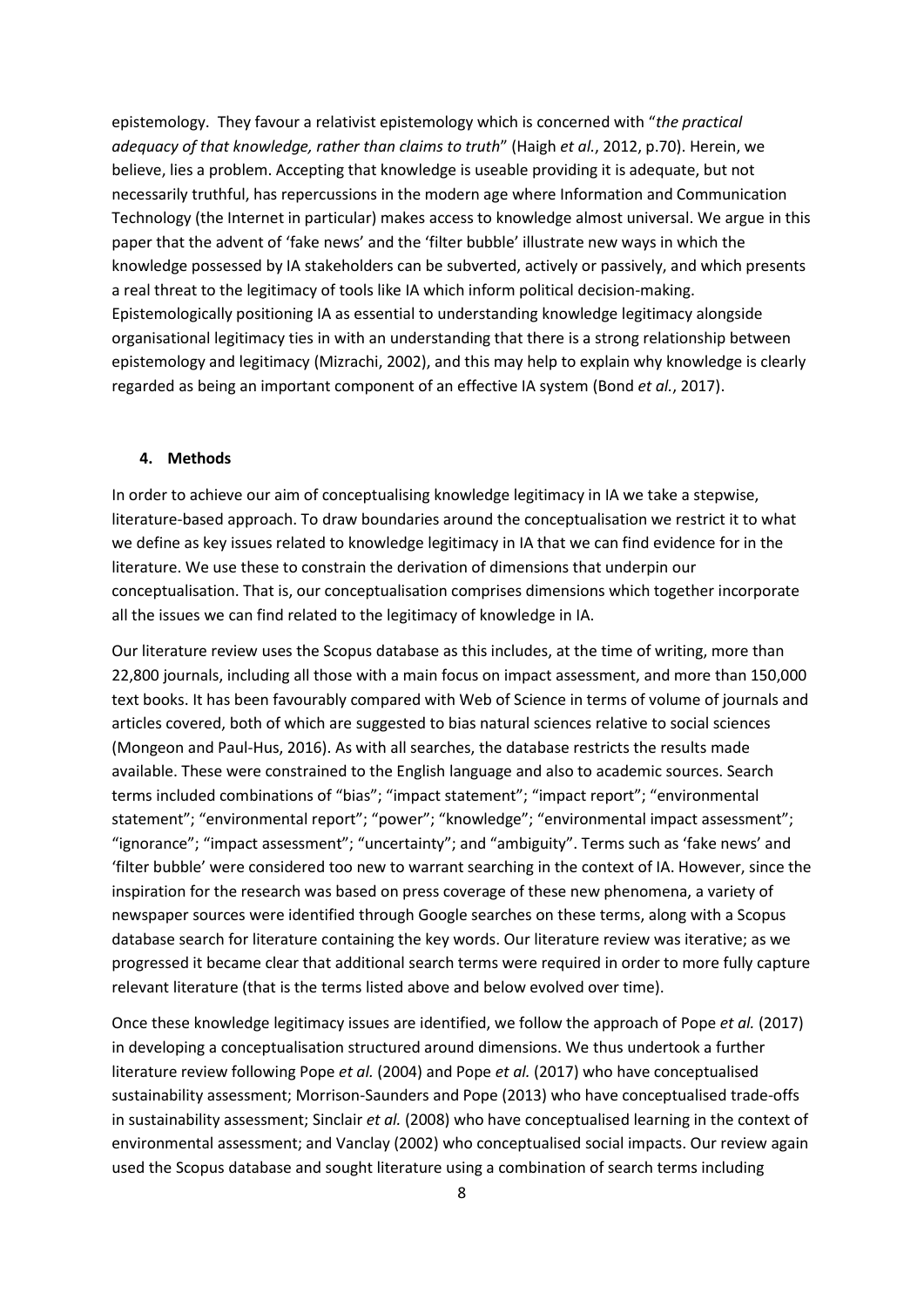"knowledge"; "taxonomy"; "dimensions"; "conceptualisation"; "ignorance"; ambiguity"; "uncertainty"; "bias". No attempt was made here to restrict the investigation of knowledge dimensions to the IA literature. We acknowledge that there is much more literature than can be accommodated in this paper; what is presented here represents our critical selection.

In summary, a literature review was used to identify relevant knowledge legitimacy issues for IA consistent with a reliabilist virtue epistemology. Then specific dimensions of knowledge legitimacy were identified through a subsequent literature review to incorporate all the issues identified. The outcome of this two-stage literature-based approach is presented in section 5.

## **5. Conceptualising knowledge legitimacy in IA**

The purpose of this section is to draw on the literature identified through our search in order to conceptualise knowledge legitimacy in IA compatible with a reliabilist virtue epistemology.

Bond *et al.* (2010) distinguish between formal (also called explicit or objective) knowledge which is easy to access and well documented, and informal knowledge which can be hard to access or put into words. This thinking drew on Nickols (2000) in further subdividing informal knowledge into tacit knowledge (see Polanyi, 1966) which can never be translated into formal knowledge, and implicit knowledge which could be translated into formal knowledge. Other authors do not see this distinction, with Ambrosini and Bowman (2001) regarding tacit and implicit knowledge as being points on a continuum. Indigenous communities' knowledge can sometimes be considered tacit where it relates specifically to context and may be culturally embedded. Tacit knowledge can be difficult to identify and incorporate within formal IA systems (O'Faircheallaigh, 2009; O'Faircheallaigh and Howitt, 2013; Costanzo and Sánchez, 2014).

Whilst the literature distinguishes between these types of knowledge, as pointed out in Bond *et al.* (2010): "*in undertaking an EIA, formal (explicit) and informal (implicit) knowledge together play an important role, but the latter is usually forgotten in any general analysis*". Stoffle and Minnis (2008, p.2) highlight 'two-communities' theory to explain the difficulties inherent in translating the concerns of affected communities to decision makers where the two groups "*live in separate worlds with different and often conflicting values, different reward systems, and different languages*". Indeed Sánchez and Morrison-Saunders (2011) are clear that knowledge management systems within IA practitioner organisations are set up to deal with explicit knowledge. Implicit knowledge in the critical realist ontology has virtue and therefore needs to be knowledge that is accommodated by the conceptualisation of knowledge legitimacy. As such we include implicit knowledge as a knowledge legitimacy issue that needs to be encompassed by the dimensions we derive.

In the context of IA, Van Asselt and Rotmans (2002) argue that even systematic inquiry can't lead to complete knowledge, i.e. there will always be things that are unknown or uncertain. As well as uncertainty, which is known to be inadequately reported in IA (Leung *et al.*, 2016), knowledge is also subject to ignorance or ambiguity (Bond *et al.*, 2015). The deliberate manipulation of ignorance is also acknowledged to take place and has led to a new branch of science investigating its approaches and effects: Agnotology (Proctor and Schiebinger, 2008). That is, knowledge can be subject to uncertainties associated with a person's scientific ignorance, but ignorance can also be a strategy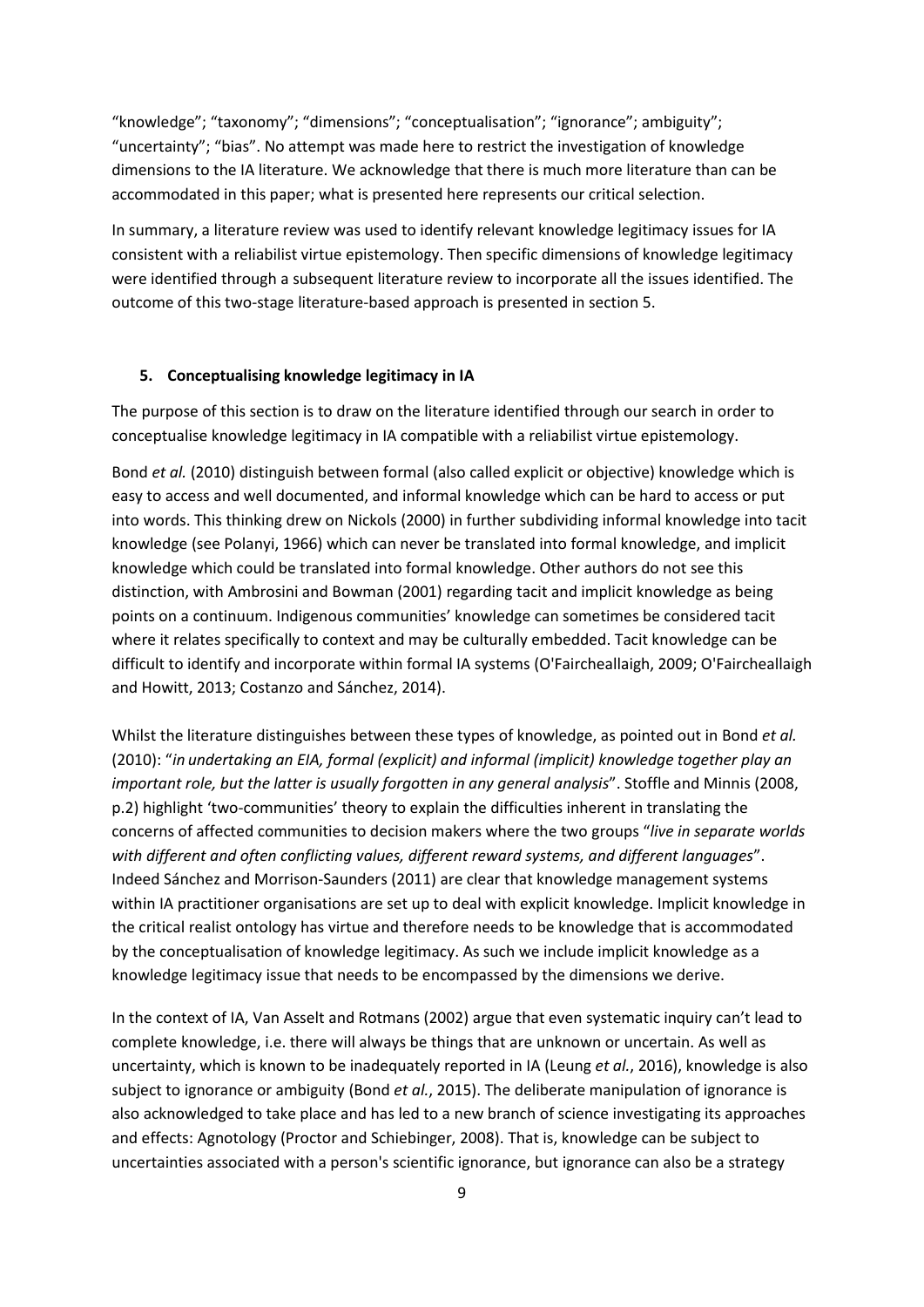where particular stakeholders have a vested interest in other stakeholders being unaware of some evidence. Therefore we include uncertainty, ignorance and ambiguity as knowledge legitimacy issues, which are key to the reliability of evidence, and knowledge will lack virtue where deliberate manipulation is involved.

Prediction accuracy has long been considered as crucial to effective IA and calls for more evidencebased IA at different tiers of decision-making are commonplace, including policy-level (Bäcklund, 2009); plan-level (González *et al.*, 2011) and project-level (Fuller, 1999). Prediction accuracy is something that can only be tested after implementation of the project, plan or policy, which has led to calls for increased follow-up activities (Arts, 1998; Morrison-Saunders and Arts, 2004; Gachechiladze-Bozhesku and Fischer, 2012; Morrison-Saunders *et al.*, 2014). Prediction accuracy is directly related to the reliability of evidence, and notions of falsehoods, which have been identified as a political campaigning strategy, are relevant here in underpinning inaccuracy. We therefore consider reliability and falsehoods to be key determinants of knowledge legitimacy.

Bias has been the subject of much debate in IA literature, with Hollick (1986, p.164) writing that "*bias or distortion can take a number of forms, for example failing to mention or playing down certain impacts, failing to consider all phases of a project, leaving out or failing to collect certain information, making overoptimistic predictions of the effectiveness of mitigation measures, and using personal value judgements of the significance of factors or impacts*". Such bias is captured by the considerations of ignorance and reliability / falsehoods to an extent. Nevertheless research also suggests that there will likely be different interpretations of evidence by different stakeholders in the IA process, even if evidence is reliable. Political campaigning research, for example, reveals that voters are subject to negativity bias (negative information dominates over positive information), and candidate bias (whereby information about the preferred candidate dominates over information about the opposition) (Meffert *et al.*, 2006). That is, people are generally lazy thinkers and choose the evidence they wish to engage with and believe where it already ties in with their existing preconceived ideas. This has potentially significant implications for impact assessment and how knowledge gets communicated (Retief *et al.*, 2013). As discussed previously, social media and the Internet bubble exacerbate this problem by selecting on behalf of users which evidence they are likely to engage with, at the expense of a balanced view. And research has also shown that the perceptions of community individuals about the legitimacy of decision processes related to infrastructure siting were directly related to their initial attitude (Wilkinson *et al.*, 2000). The extent to which all the evidence available is actually accessed by stakeholders is therefore another knowledge legitimacy issue.

Based on this understanding of knowledge, we propose that the key knowledge legitimacy issues which all need to be incorporated into our conceptualisation are:

- Ensuring the reliability of the evidence base underpinning knowledge claims, which involves the identification and removal of falsehoods.
- Acceptance of all forms of implicit knowledge as valid.
- Acknowledgement and accommodations of uncertainty.
- Acknowledgement and accommodations of ignorance.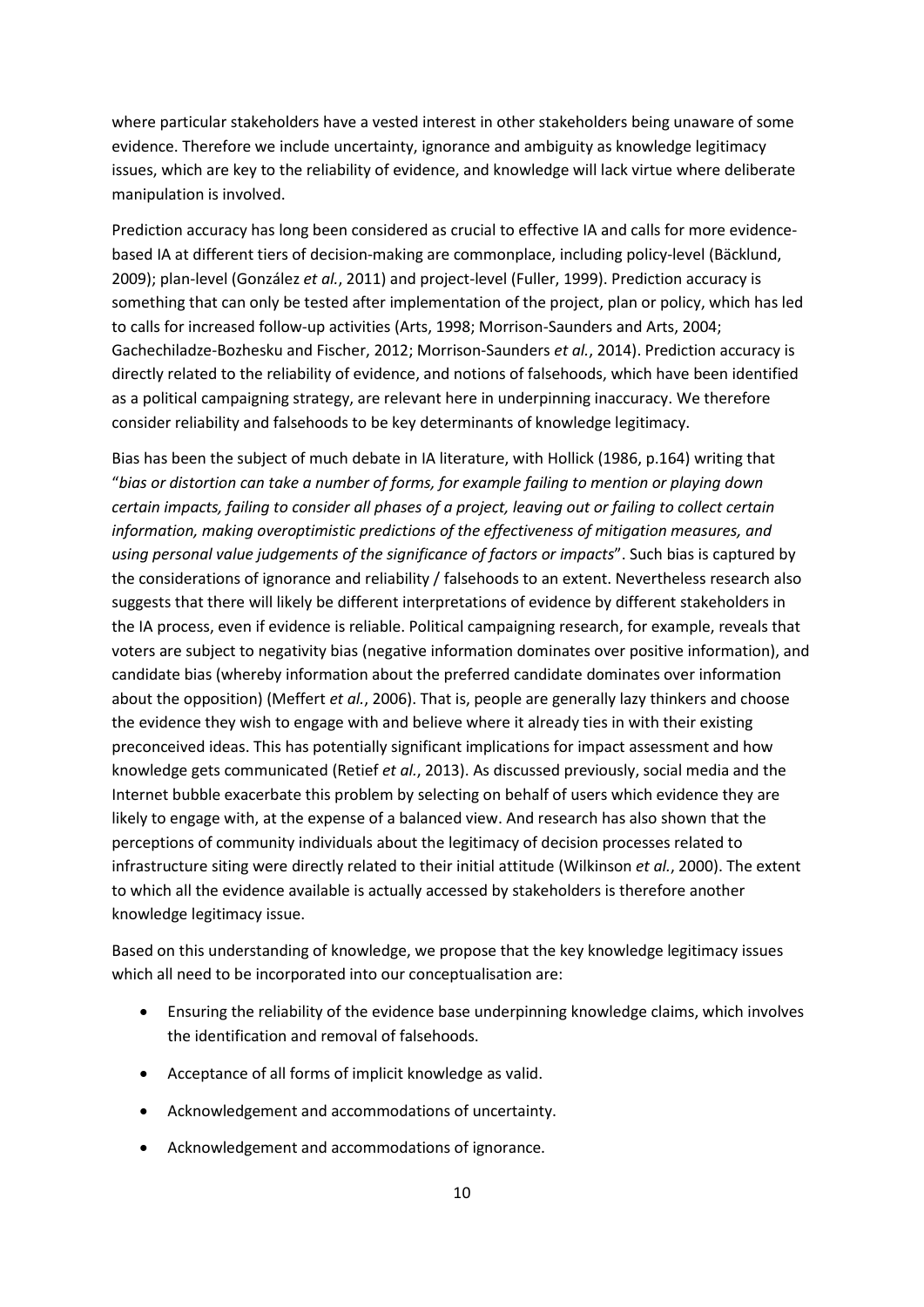- Acknowledgement and accommodations of ambiguity.
- Access to the full range of evidence that is available.

Knowledge is not conceptualised within the IA field, and therefore we drew on literature from outside the IA field in order to identify appropriate dimensions of knowledge that could incorporate the issues listed above. Our conceptualisation of knowledge legitimacy in IA is set out below synthesised into four dimensions: knowledge accuracy; knowledge restriction; knowledge diffusion; and knowledge spectrum. We describe these in turn along with examples of their relevance to IA.

1) *Knowledge accuracy* (incorporating the issues of reliability, falsehoods, and uncertainty). It is clear from the advent of 'fake news' that some alleged 'facts' have simply been invented by those with a vested interest in order to achieve the decision outcome they desire. Whilst a very cynical approach to generating knowledge, evidence can also be inaccurate through mistakes (for example, faulty equipment readings, transcription errors, etc.). This dimension specifically addresses the issue of falsehoods, which are especially easy to promulgate through the Internet and social media.

Section 2 has already alluded to concerns over the misuse of information to meet political ends in both the 'Brexit' referendum in the United Kingdom in 2016, and the US Presidential election in 2017, and the increased emergence of 'fake news'. In the UK referendum on EU membership, the 'Leave' campaign was notable for using strategies favoured by climate deniers, whereby an overwhelming proportion of expert opinion in favour of climate change fails to persuade a large number of doubters who instead are urged to focus on the few experts with the opposite view. Where the media choose to present both sides of the debate, the weight of opinion in favour of one side can be lost (Bedford, 2010). That is, efforts to present both sides of an argument in the interests of fairness can unintentionally mask the overwhelming imbalance in expert opinion on a subject. Furthermore, the media can play an active role in presenting misinformation, as has been demonstrated in analyses of the reasons for the US public supporting the invasion of Iraq where the source of news stories was found to be significantly related to the extent to which misinformation was believed (Kull *et al.*, 2003). In order to obtain particular decision outcomes, then, evidence can potentially be manipulated knowingly or unknowingly. This points to the media as an important provider of knowledge that can influence decision-making. It is clear that the media can actively promote bias through the political agenda of the organisation controlling the news channel in question, or passively promote misinformation through policies of giving equal weight to counter arguments even where the weight of evidence against one view is compelling.

2) *Knowledge restriction* (incorporating the issues of ambiguity, and ignorance). This reflects the extent to which the evidence has been selectively edited and some withheld (and draws on the concept of 'abstraction', identified by Boisot (1998)). Through restriction, IA becomes practicable and economically viable, but someone makes decisions on what knowledge is appropriate. In IA – this crosses over into the realms of power-relations; research is clear that knowledge is influenced by the powerful in strategic ways (e.g., Flyvbjerg, 1998; Stirling, 2006; Richardson and Cashmore, 2011; Cashmore and Axelsson, 2013). In the context of legitimacy, this represents the degree of abstraction that has taken place of the knowledge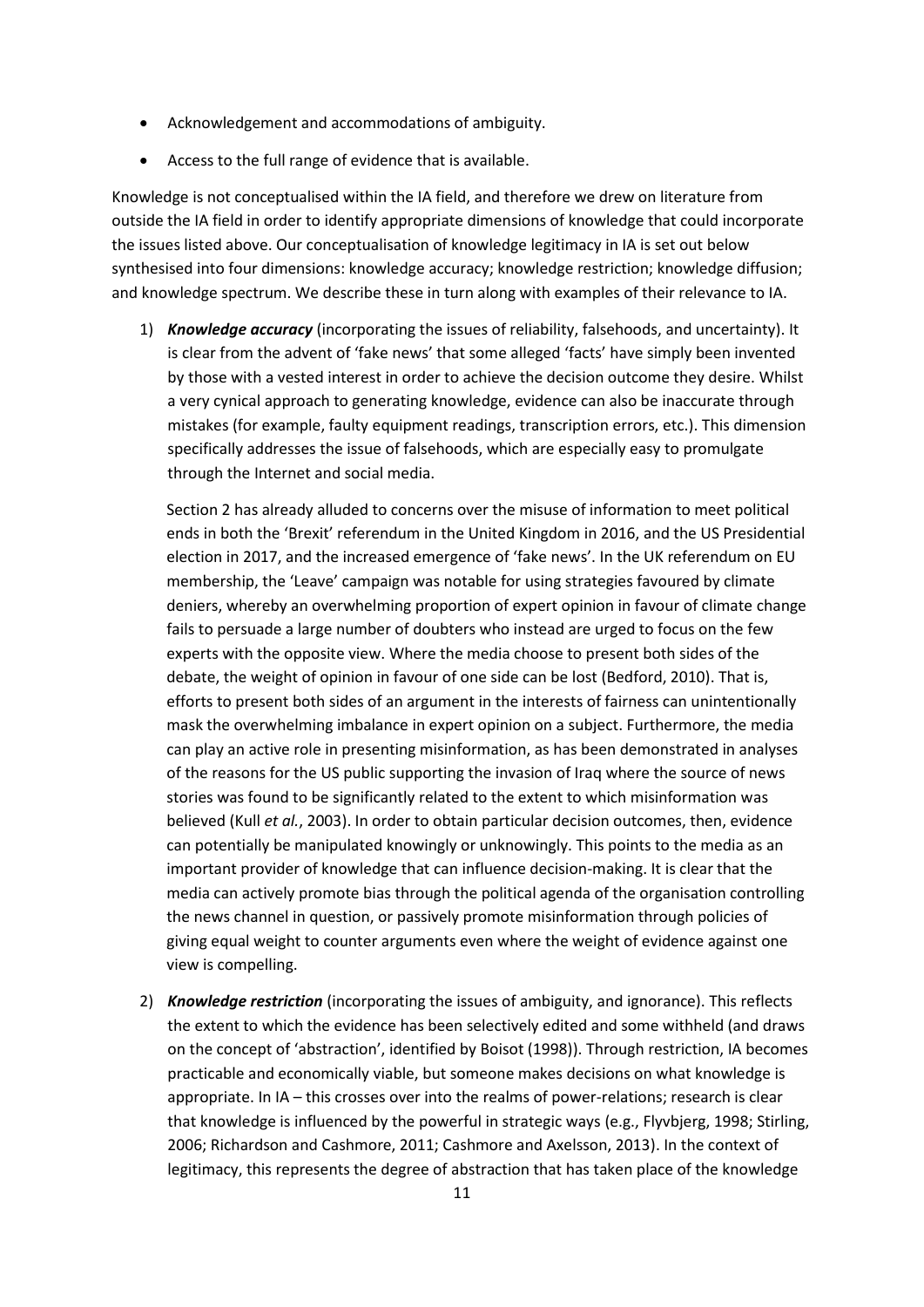that can be brought to bear (implicit and explicit). To be clear, abstraction is necessary – and scoping is a form of abstraction in IA. But the choices made can have legitimacy consequences as scoping could be subverted through the strategic manipulation of ignorance to exclude issues, which would otherwise be recognised as being potentially significant.

Sinclair *et al.* (2017, p.153) provide the example of a developer of a Canadian tar sands pipeline project deleting over 1000 km<sup>2</sup> of islands from the route map to make it look more benign than the reality. This is an example of the powerful strategically manipulating knowledge – which is therefore a practise that needs to be included in the conceptualisation of knowledge. Whilst this is an isolated example, Galison (2004) argues, quite convincingly, that the stock of classified literature in the world is likely 5 to 10 times larger than the stock of unclassified literature. To put this in perspective it means that if you go into the largest public library you have ever visited, somewhere there is a bigger stock of material you are not allowed to see. Albeit the Internet may have changed some of the actual statistics, there is clearly a lot of hidden information – which is hidden for a purpose! On this basis we might suggest it is naïve in the extreme to assume ignorance is not actively controlled in IA, particularly as it is already recognised that implicit knowledge is poorly dealt with in IA (Bond *et al.*, 2010).

3) *Knowledge diffusion* (incorporating the issue of access to the full range of evidence). This reflects the extent to which the evidence gathered is made available to all stakeholders, i.e. its extent of diffusion. From a knowledge legitimacy perspective, those controlling the IA can control, to a degree, access to the evidence. It is also important for the IA practitioners to be aware of the filter bubble effect, which could adversely affect access despite no attempt on their part to do so. This has legitimacy consequences, and social media may be responsible for polarisation of views even where some arguments lack credibility with experts. Boisot (1998, p.52) argues that access to evidence "*establishes the availability of data and information for those who want to use it. It does not measure adoption: information may be widely diffused and yet remain unused*". So diffusion recognises that evidence, whether strategically manipulated or not, might not be universally available to all stakeholders, but does not include the extent to which that evidence which is available informs knowledge and therefore exerts influence.

One might counter the argument that 'access to evidence can be controlled' by pointing to modern technology, and the existence of the Internet in particular; i.e. a source of more information than has ever been accessible in the history of the world. It might be assumed that any observer seeking the 'truth' can find the full range of evidence available in order to make up his or her own mind in an objective way. However, it has been pointed out that Internet search engine and social media site algorithms actually control the search results an individual receives based on past search history (Bozdag and van den Hoven, 2015; Dillahunt *et al.*, 2015). It is claimed this can act to reduce the diversity of information made available to anyone searching, a phenomenon referred to as being in a 'filter bubble' (Pariser, 2011).

Another argument is that social media users join groups sharing similar values to their own, and so actively cut themselves off from counter-opinions (Bozdag and van den Hoven, 2015).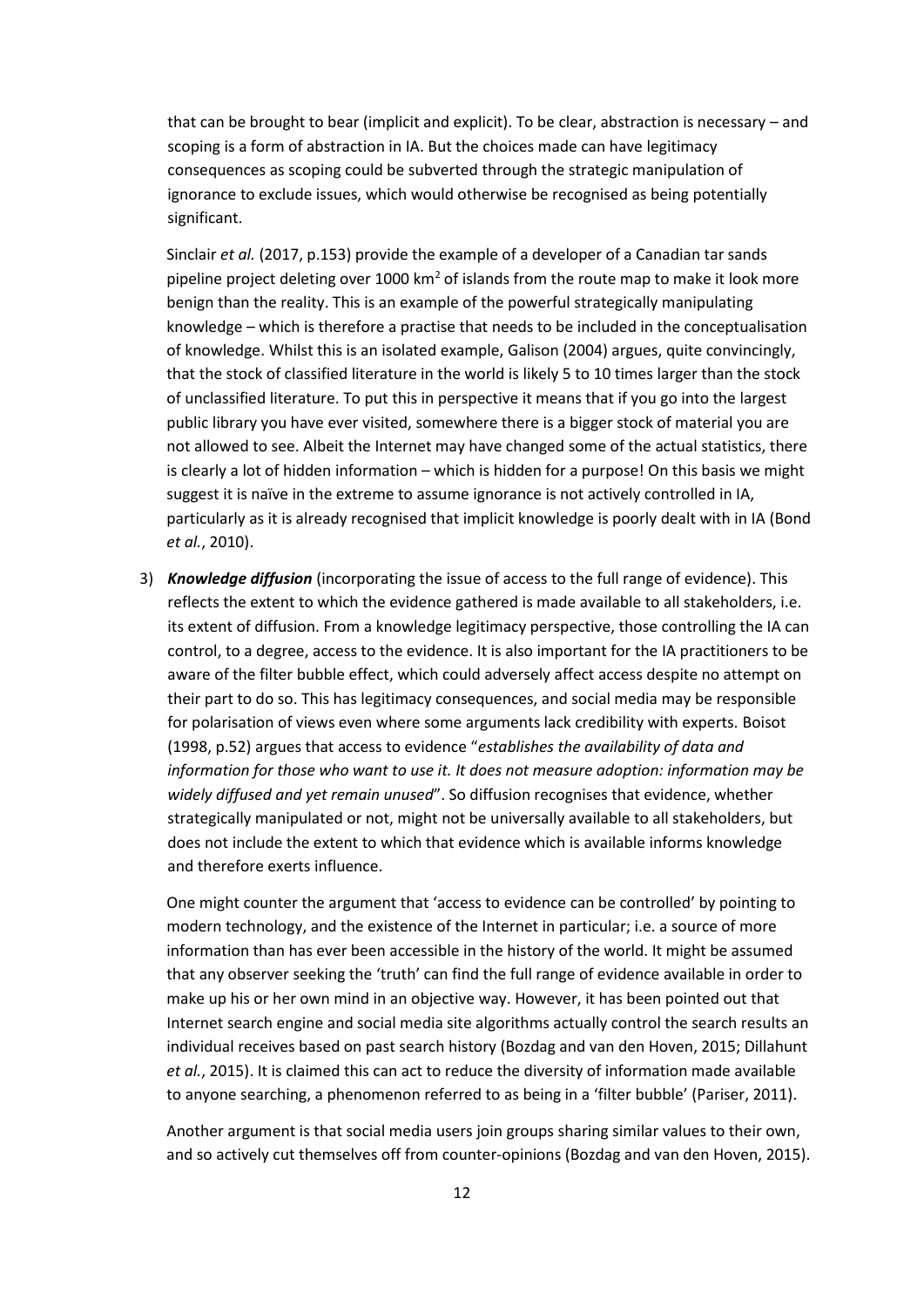Researchers, including two co-authors working for Facebook that had access to search records of over 10 million US Facebook users over a six-month period, investigated this claim regarding social media. They found that those with more polarised political views shared their views more frequently and also acknowledged that the cross-cutting context any individuals are exposed to "*depends on who their friends are*" (Bakshy *et al.*, 2015, p.1130), though they did acknowledge limited bias in the news feed proposed by Facebook. Thus, (Pariser, 2015) argued that individual choice matters more than their algorithms. Here the key finding is that electronic media do not provide an unbiased platform, instead social media acts to reinforce existing views. In terms of social media, Sinclair *et al.* (2017, p.150) regard it as a "rapid response 'opinion-amplifier'", demonstrating that it can mobilise those sharing a particular point of view very quickly and potentially give a false impression of the weight of opinion.

Thus, in being aware of knowledge diffusion, IA practitioners need to be aware of how information is accessed and used by stakeholders, and perhaps develop strategies to enhance diffusion.

4) *Knowledge spectrum* (incorporating the issue of implicit knowledge). This is developed to accommodate knowledge that is difficult to incorporate into systems developed for explicit knowledge only. The inclusion of informal knowledge is argued to produce better assessments (Kemm, 2001); yet participatory intervention can be "*criticized for its systemic inability to embrace alternative world-views and knowledges*" (Sanderson and Kindon, 2004, p.115), and Bond *et al.* (2010) indicate that such knowledge is "*usually forgotten*" (p.9). Thus implicit knowledge can be missed both because known approaches are inadequate for capturing it, and also because it is systematically ignored. Both present a threat to legitimacy where implicit knowledge is excluded,

## **6. Conclusions**

In this paper we have drawn on the academic literature in arguing that a shift has taken place in IA practice from rational, objective decision-making to more open, inclusive and transparent decision making. It is on this basis that we have highlighted potential legitimacy issues associated with our consideration of knowledge and, specifically, its validity. On this basis we have aimed to identify the dimensions of knowledge legitimacy in IA. Nevertheless we recognise there is little research that fully evaluates the practice of IA and its theoretical positioning today, and this remains an ongoing research challenge.

The dimensions of IA knowledge legitimacy have been developed based on a reliabilist virtue epistemology that is appropriate for a critical realist ontology that we have assumed is valid for the IA context. This conceptualises what evaluators might need to look for, although we have not provided the appropriate investigative tools to quantify the performance of an IA against each of the dimensions. This remains a challenge for future researchers to develop a reliable means of evaluation against these dimensions. We would argue that our conceptual framing in this paper is a first attempt at an epistemologically grounded explanation of knowledge legitimacy in IA. Taking this approach has exposed some weaknesses where our understanding of legitimacy is limited to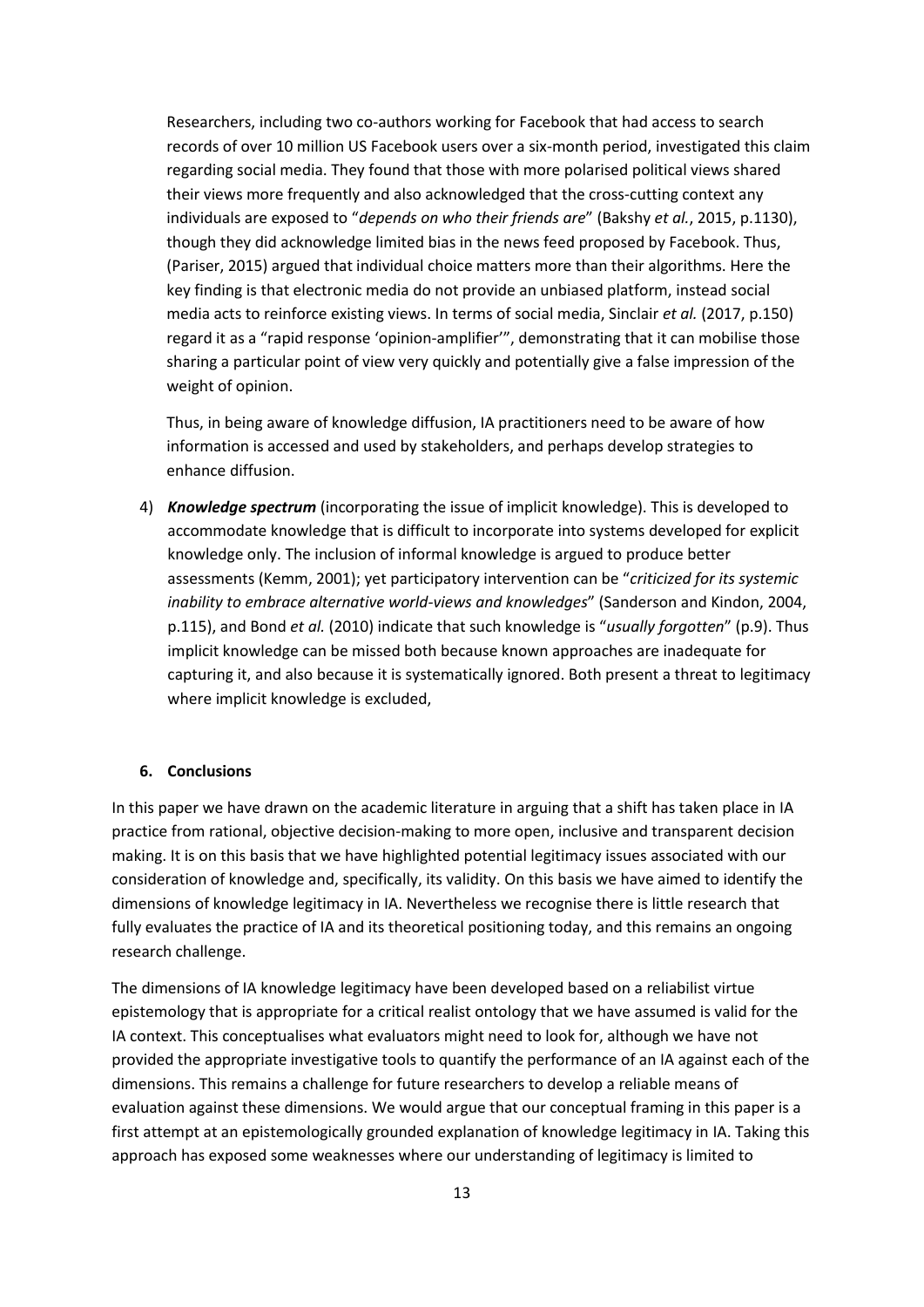organisational legitimacy only, with a focus on process legitimacy, which is the current situation for IA. Whilst we do not dispute the validity of this understanding of legitimacy, we argue that it can be undermined in a number of ways and is therefore inadequate on its own. As such we have developed a conceptualisation of knowledge legitimacy to complement organisational legitimacy as two components of IA legitimacy.

Focussing on the reliabilist virtue epistemology has enabled us to constrain the key issues associated with knowledge legitimacy in IA that need to be included in the development of legitimacy dimensions. This assumes that a critical realist ontology and reliabilist virtue epistemology is a valid theoretical framing for IA. This assumption can be contested. Nevertheless, we consider that conceptualising the legitimacy of knowledge in IA based on an explicit theoretical framing is a significant contribution to the literature. This is because it systematically considers the meaning of knowledge and therefore acts as a basis for considering the validity of practice. This paper has exposed limitations in the IA literature in the way legitimacy incorporates meanings of knowledge in the absence of epistemological positioning. Measuring the extent to which each of the dimensions of knowledge are reliably incorporated into an IA remains a work to be undertaken.

Knowledge accuracy recognises the extent to which unscrupulous stakeholders can derail an IA process through the introduction of false facts primarily through the Internet. As well as this premeditated inaccuracy, it is also recognised that mistakes in gathering and analysis of data can be made in a number of ways. Not being explicit about uncertainties can also undermine the accuracy of the knowledge base.

Knowledge restriction is closely related to the issue of abstraction which is a known issue in terms of accurate representation of socio-ecological systems (discussed by Bond and Morrison-Saunders, 2011 in terms of 'reductionism'). It is clear that where the evidence available is manipulated or biased, then the opportunity arises to directly affect the entire IA process and its conclusions and outcomes – albeit this is difficult to prove. This dimension raises an uncomfortable element with respect to the consideration of knowledge legitimacy as an IA cannot be efficient unless evidence is restricted appropriately through scoping.

Knowledge diffusion is directly linked to engagement strategies under the control of the proponent and their consultants and might superficially seem to be directly related to organisational legitimacy only. Nevertheless our research has demonstrated that effects like the filter bubble present a risk to proponents that the legitimacy of their engagement will be questioned. This dimension also acknowledges the extent to which arguments accepted only by a very small majority can gain purchase through social media. Further, the personal biases of individuals will also have implications for their engagement with evidence. Therefore the diffusion of evidence to inform knowledge is subject to a number of influencing factors, which proponents would overlook at their peril.

The knowledge spectrum includes implicit as well as explicit knowledge – and there is a direct threat to IA organisational legitimacy where implicit knowledge is either seen to be, or is perceived to be, ignored. Likewise negative knowledge is important to the full understanding of impacts.

In closing, we hope that our conceptualisation of legitimacy in IA and in particular the four dimensions of knowledge legitimacy that we have advanced provokes reflection by IA practitioners and debate from other academics keen to advance the theoretical basis of IA.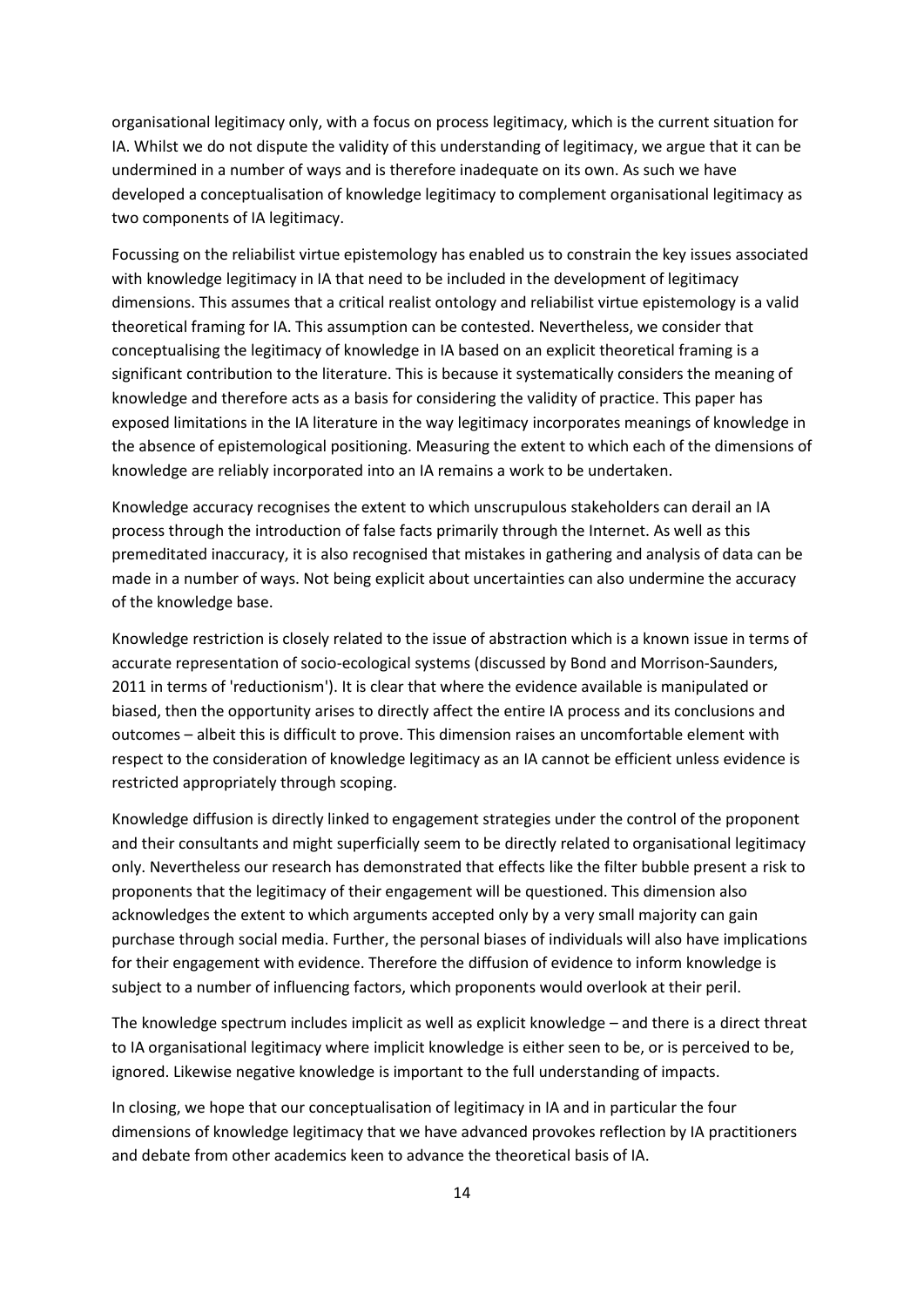# **References**

- Ambrosini, V and C Bowman (2001), "Tacit knowledge: Some suggestions for operationalization", *Journal of Management Studies*, **38(6)**, pages 811-829.
- Arnold, A (2013), "Some evidence is false", *Australasian Journal of Philosophy*, **91(1)**, pages 165-172.
- Arts, J (1998), *EIA Follow-Up. On the role of Ex Post Evaluation in Environmental Impact Assessment* (GeoPress, Groningen).
- Bäcklund, A K (2009), "Impact assessment in the European Commission a system with multiple objectives", *Environmental Science and Policy*, **12(8)**, pages 1077-1087.
- Bakshy, E, S Messing and L A Adamic (2015), "Exposure to ideologically diverse news and opinion on Facebook", *Science*, **348(6239)**, pages 1130-1132.
- Bedford, D (2010), "Agnotology as a teaching tool: Learning climate science by studying misinformation", *Journal of Geography*, **109(4)**, pages 159-165.
- Boisot, M H (1998), *Knowledge Assets: securing competitive advantage in the information economy* (Oxford University Press, Oxford).
- Bond, A, T B Fischer and J Fothergill (2017), "Progressing quality control in environmental impact assessment beyond legislative compliance: An evaluation of the IEMA EIA Quality Mark certification scheme", *Environmental Impact Assessment Review*, **63**, pages 160-171.
- Bond, A, A Morrison-Saunders, J A E Gunn, J Pope and F Retief (2015), "Managing uncertainty, ambiguity and ignorance in impact assessment by embedding evolutionary resilience, participatory modelling and adaptive management", *Journal of Environmental Management*, **151**, pages 97-104.
- Bond, A, J Pope, A Morrison-Saunders and F Retief (2016), "A game theory perspective on environmental assessment: What games are played and what does this tell us about decision making rationality and legitimacy?", *Environmental Impact Assessment Review*, **57**, pages 187-194.
- Bond, A J and A Morrison-Saunders (2011), "Re-evaluating Sustainability Assessment: aligning the vision and the practice", *Environmental Impact Assessment Review*, **31(1)**, pages 1-7.
- Bond, A J, C V Viegas, C Coelho de Souza Reinisch Coelho and P M Selig (2010), "Informal knowledge processes: the underpinning for sustainability outcomes in EIA?", *Journal of Cleaner Production*, **18(1)**, pages 6-13.
- Bozdag, E and J van den Hoven (2015), "Breaking the filter bubble: democracy and design", *Ethics and Information Technology*, **17(4)**, pages 249-265.
- Carson, J (2017). "What is fake news? Its origins and how it grew under Donald Trump". "The Telegraph" available at

<http://www.telegraph.co.uk/technology/0/fake-news-origins-grew-2016/>.

- Cashmore, M and A Axelsson (2013), "The mediation of environmental assessment's influence: What role for power?", *Environmental Impact Assessment Review*, **39**, pages 5-12.
- Cashmore, M and A Wejs (2014), "Constructing legitimacy for climate change planning: A study of local government in Denmark", *Global Environmental Change*, **24(1)**, pages 203-212.
- Costanzo, B P and L E Sánchez (2014), "Knowledge management in environmental consulting firms", *Producao*, **24(4)**, pages 742-759.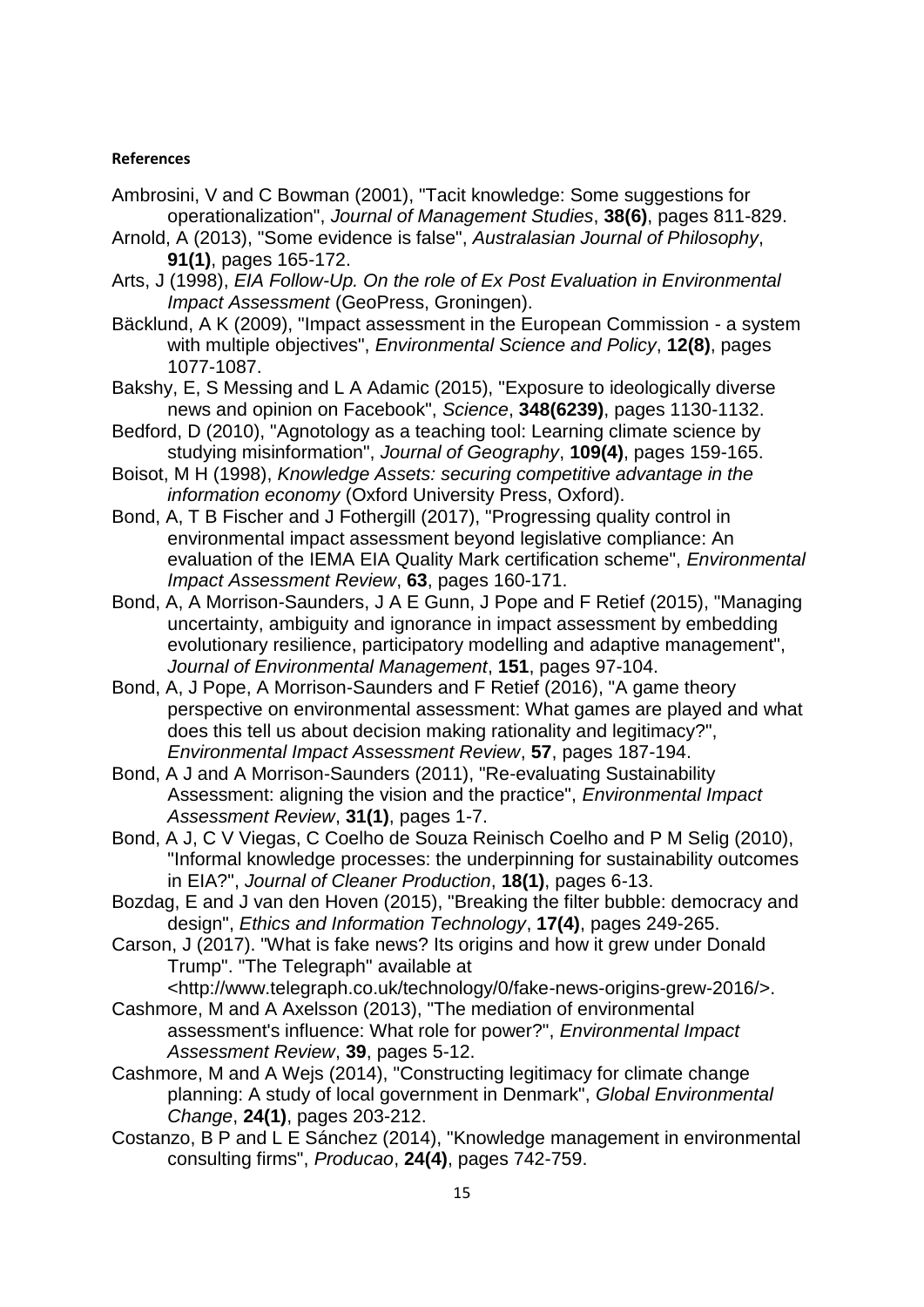- Crotty, M (1998), "Introduction: the research process", in *The foundations of social research: meaning and persective in the research process* (Allen & Unwin, NSW) pages 1-17.
- Demuijnck, G and B Fasterling (2016), "The Social License to Operate", *Journal of Business Ethics*, pages 1-11.
- Dillahunt, T R, C A Brooks and S Gulati (2015), "Detecting and visualizing filter bubbles in Google and Bing", Conference on Human Factors in Computing Systems - Proceedings, pages 1851-1856
- Fischer, F and J Forester, (editors). (1993), *The Argumentative Turn in Policy Analysis and Planning*. (Duke University Press, Durham).
- Flyvbjerg, B (1998), *Rationality & Power: Democracy in Practice* (University of Chicago Press, Chicago).
- Fuller, K (1999), "Quality and Quality Control in Environmental Impact Assessment", in J Petts (editor) *Handbook of Environmental Impact Assessment. Volume 2 - Environmental Impact Assessment in Practice: Impact and Limitations* (Blackwell Science, Oxford) pages 55-82.
- Gachechiladze-Bozhesku, M and T B Fischer (2012), "Benefits of and barriers to SEA follow-up - Theory and practice", *Environmental Impact Assessment Review*, **34**, pages 22-30.
- Galison, P (2004), "Removing knowledge", *Critical Inquiry*, **31(1)**, pages 229-243.
- Gettier, E L (1963), "Is justified true belief knowledge?", *Analysis (United Kingdom)*, **23(6)**, pages 121-123.
- Glasson, J, R Therivel and A Chadwick (2012), *Introduction to Environmental Impact Assessment* (Routledge, London).
- González, A, A Gilmer, R Foley, J Sweeney and J Fry (2011), "Applying geographic information systems to support strategic environmental assessment: Opportunities and limitations in the context of Irish land-use plans", *Environmental Impact Assessment Review*, **31(3)**, pages 368-381.
- Gross, C (2007), "Community perspectives of wind energy in Australia: The application of a justice and community fairness framework to increase social acceptance", *Energy Policy*, **35**, pages 2727–2736.
- Haigh, F, P Harris and N Haigh (2012), "Health impact assessment research and practice: A place for paradigm positioning?", *Environmental Impact Assessment Review*, **33(1)**, pages 66-72.
- Hajer, M A and H Wagenaar, (editors). (2003), *Deliberative Policy Analysis. Understanding Governance in the Network Society*. (Cambridge University Press, Cambridge).
- Hanna, P, F Vanclay, E J Langdon and J Arts (2016), "Conceptualizing social protest and the significance of protest actions to large projects", *The Extractive Industries and Society*, **3(1)**, pages 217-239.
- Healey, P (1993), "Planning Through Debate: The Communicative Turn in Planning Theory", in F Fischer and J Forester (editors), *The Argumentative Turn in Policy Analysis and Planning* (Duke University Press, Durham) pages 233- 253.
- Hollick, M (1986), "Environmental impact assessment: An international evaluation", *Environmental Management*, **10(2)**, pages 157-178.
- Hunt, E (2016). "What is fake news? How to spot it and what you can do to stop it". "The Guardian" available at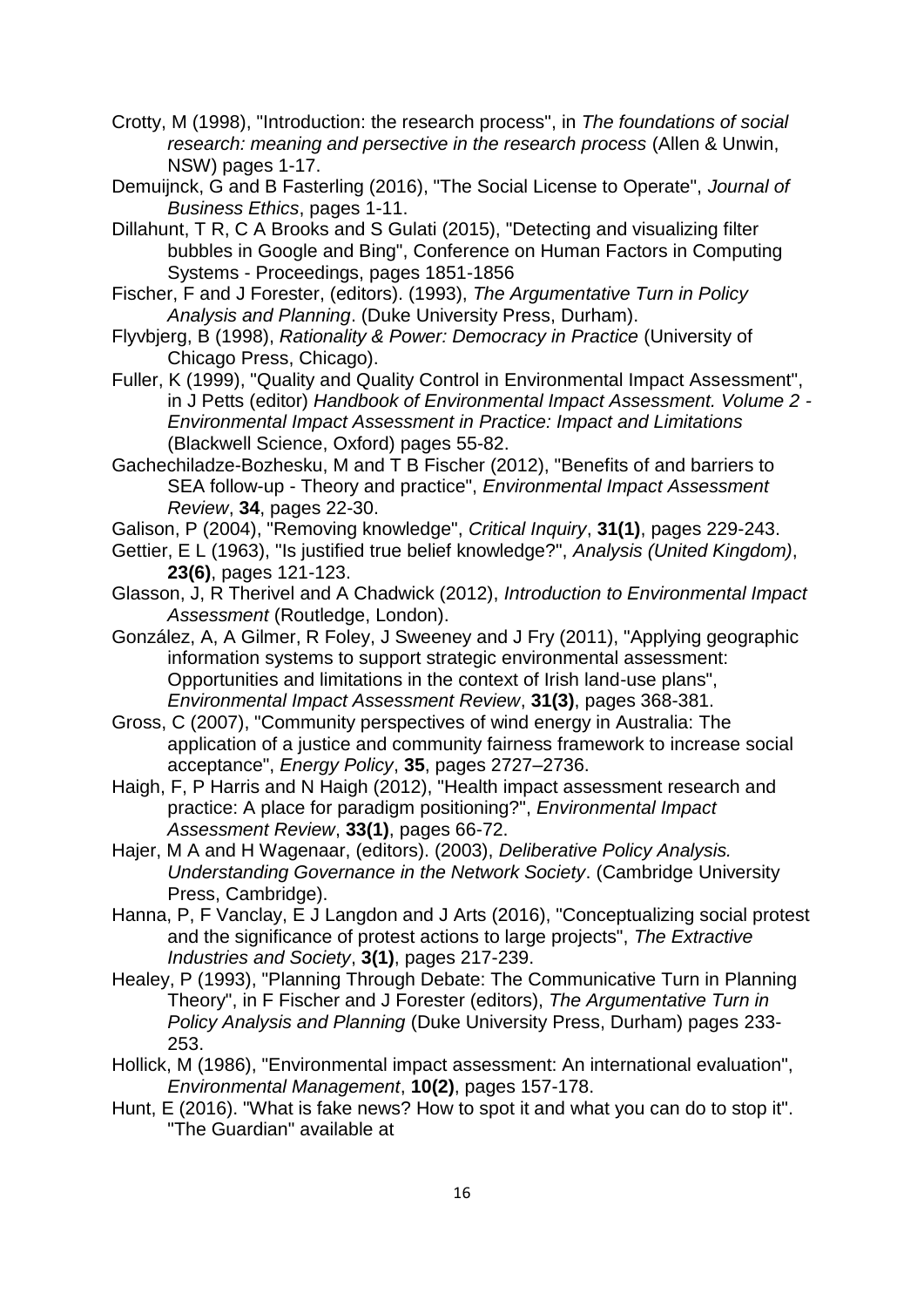<https://www.theguardian.com/media/2016/dec/18/what-is-fake-newspizzagate>.

- Jalava, K, I Pölönen, P Hokkanen and M Kuitunen (2013), "The precautionary principle and management of uncertainties in EIAs – analysis of waste incineration cases in Finland", *Impact Assessment and Project Appraisal*, **31(4)**, pages 280-290.
- Jha-Thakur, U, P Gazzola, D Peel, T B Fischer and S Kidd (2009), "Effectiveness of strategic environmental assessment - the significance of learning", *Impact Assessment and Project Appraisal*, **27(2)**, pages 133-144.
- Jijelava, D and F Vanclay (2017), "Legitimacy, credibility and trust as the key components of a social licence to operate: An analysis of BP's projects in Georgia", *Journal of Cleaner Production*, **140**, pages 1077-1086.
- Karjalainen, T P and T Järvikoski (2010), "Negotiating river ecosystems: Impact assessment and conflict mediation in the cases of hydro-power construction", *Environmental Impact Assessment Review*, **30(5)**, pages 319-327.
- Kemm, J (2001), "Health Impact Assessment: a tool for Healthy Public Policy", *Health Promotion International*, **16(1)**, pages 79-85.
- Kull, S, C Ramsay and E Lewis (2003), "Misperceptions, the media, and the Iraq war", *Political Science Quarterly*, **118(4)**, pages 569-598.
- Lemos, N (2007), *An introduction to the theory of knowledge* (Cambridge University Press, Cambridge).
- Leung, W, B F Noble, J A G Jaeger and J A E Gunn (2016), "Disparate perceptions about uncertainty consideration and disclosure practices in environmental assessment and opportunities for improvement", *Environmental Impact Assessment Review*, **57**, pages 89-100.
- Meffert, M F, S Chung, A J Joiner, L Waks and J Garst (2006), "The effects of negativity and motivated information processing during a political campaign", *Journal of Communication*, **56(1)**, pages 27-51.
- Mizrachi, N (2002), "Epistemology and legitimacy in the production of anorexia nervosa in the journal Psychosomatic Medicine 1939–1979", *Sociology of Health & Illness*, **24(4)**, pages 462-490.
- Mongeon, P and A Paul-Hus (2016), "The journal coverage of Web of Science and Scopus: a comparative analysis", *Scientometrics*, **106(1)**, pages 213-228.
- Moon, K and D Blackman (2014), "A Guide to Understanding Social Science Research for Natural Scientists", *Conservation Biology*, **28(5)**, pages 1167- 1177.
- Morgan, R K (2012), "Environmental impact assessment: the state of the art", *Impact Assessment and Project Appraisal*, **30(1)**, pages 5-14.
- Morrison-Saunders, A and J Arts, (editors). (2004), *Assessing Impact: Handbook of EIA and SEA Follow-up*. (Earthscan, London).
- Morrison-Saunders, A and J Pope (2013), "Conceptualising and managing trade-offs in sustainability assessment", *Environmental Impact Assessment Review*, **38**, pages 54-63.
- Morrison-Saunders, A, J Pope, A Bond and F Retief (2014), "Towards sustainability assessment follow-up", *Environmental Impact Assessment Review*, **45**, pages 38-45.
- Nickols, F W (2000), "The knowledge in knowledge management", in J W Cortada and J A Woods (editors), *The knowledge management yearbook 2000–2001* (Butterworth-Heinemann, Boston, MA) pages 12-21.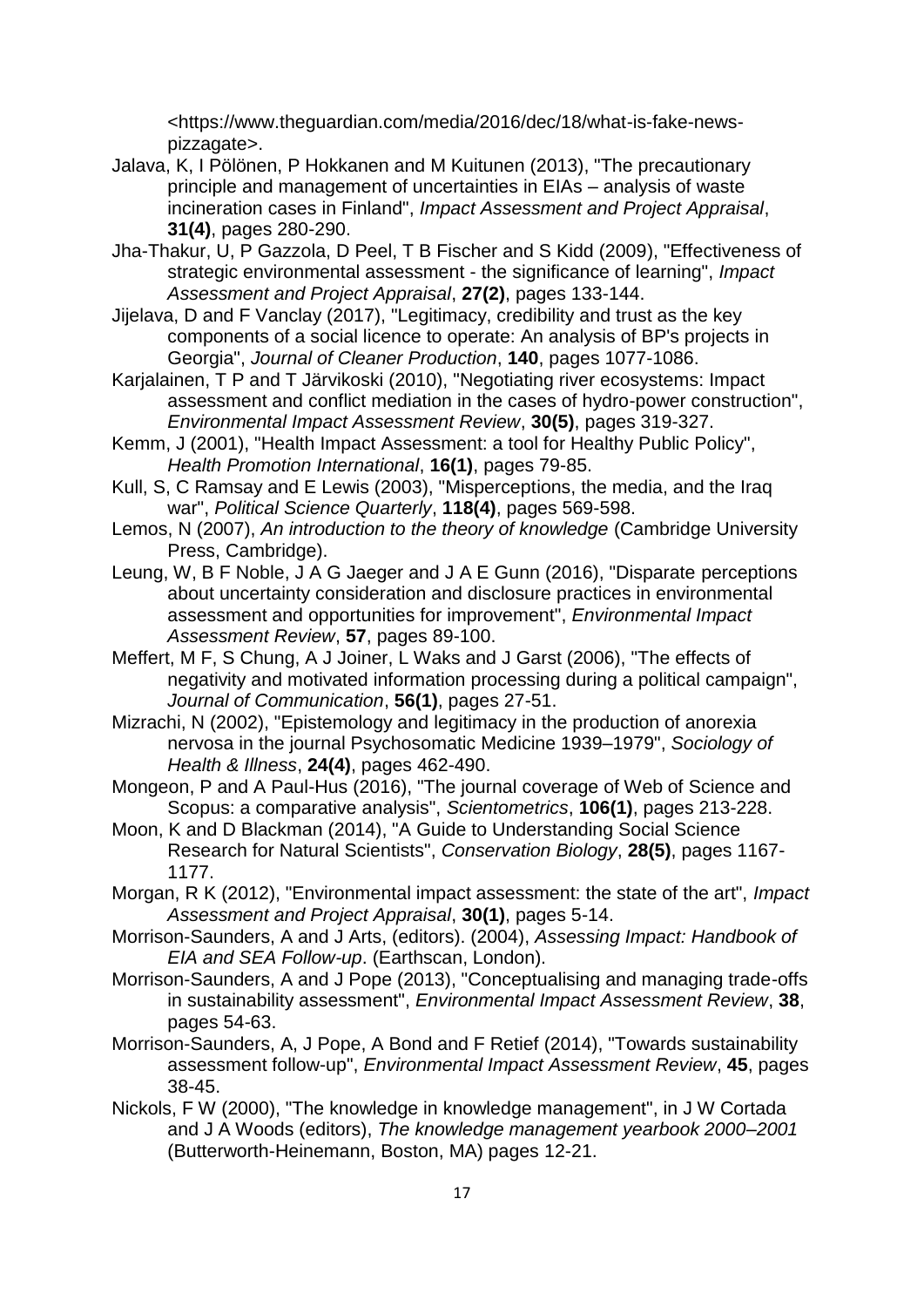- O'Faircheallaigh, C (2009), "Effectiveness in social impact assessment: Aboriginal peoples and resource development in Australia", *Impact Assessment and Project Appraisal*, **27(2)**, pages 95-110.
- O'Faircheallaigh, C and R Howitt (2013), "Chapter 13: Better engagement", in A Bond, A Morrison-Saunders and R Howitt (editors), *Sustainability Assessment: Pluralism, Practice and Progress* (Taylor and Francis, London) pages 199-215.
- O'Riordan, T and W R D Sewell (1981), "From Project Appraisal to Policy Review", in T O'Riordan and W R D Sewell (editors), *Project Appraisal and Policy Review* (John Wiley & Sons, New York) pages 1-28.
- Owens, S, T Rayner and O Bina (2004), "New agendas for appraisal: reflections on theory, practice, and research", *Environment and Planning A*, **36(11)**, pages 1943-1959.
- Palerm, J R (2000), "An Empirical-Theoretical Analysis Framework for Public Participation in Environmental Impact Assessment", *Journal of Environmental Planning and Management*, **43(5)**, pages 581-600.
- Pariser, E (2011), *The filter bubble: What the Internet is hiding from you* (Penguin UK).
- Pariser, E (2015), "Did Facebook's Big New Study Kill My Filter Bubble Thesis?", available at <https://backchannel.com/facebook-published-a-big-new-studyon-the-filter-bubble-here-s-what-it-says-ef31a292da95#.9n7equmla>, last accessed 13th July 2016.
- Polanyi, M (1966), "The tacit dimension", *Gloucester, MA: Peter Smith*, pages 4-49.
- Pope, J, D Annandale and A Morrison-Saunders (2004), "Conceptualising sustainability assessment", *Environmental Impact Assessment Review*, **24(6)**, pages 595-616.
- Pope, J, A Bond, J Hugé and A Morrison-Saunders (2017), "Reconceptualising sustainability assessment", *Environmental Impact Assessment Review*, **62**, pages 205-215.
- Pritchard, D (2005), "Virtue epistemology and the acquisition of knowledge", *Philosophical Explorations*, **8(3)**, pages 229-243.
- Pritchard, D (2006), *What is this thing called knowledge?* (Routledge, Abingdon).
- Proctor, R and L L Schiebinger (2008), *Agnotology: The making and unmaking of ignorance* (Stanford University Press, Stanford).
- Retief, F, A Bond, J Pope, A Morrison-Saunders and N King (2016), "Global megatrends and their implications for Environmental Assessment (EA) practice", *Environmental Impact Assessment Review*, **61**, pages 52-60.

Retief, F, A Morrison-Saunders, D Geneletti and J Pope (2013), "Exploring the psychology of trade-off decision-making in environmental impact assessment", *Impact Assessment and Project Appraisal*, **31(1)**, pages 13-23.

- Richardson, T and M Cashmore (2011), "Power, knowledge and environmental assessment: the World Bank's pursuit of 'good governance'", *Journal of Political Power*, **4(1)**, pages 105-125.
- Rizzieri, A (2011), "Evidence does not equal knowledge", *Philosophical Studies*, **153(2)**, pages 235-242.
- Salomons, G H and G Hoberg (2014), "Setting boundaries of participation in environmental impact assessment", *Environmental Impact Assessment Review*, **45**, pages 60-75.